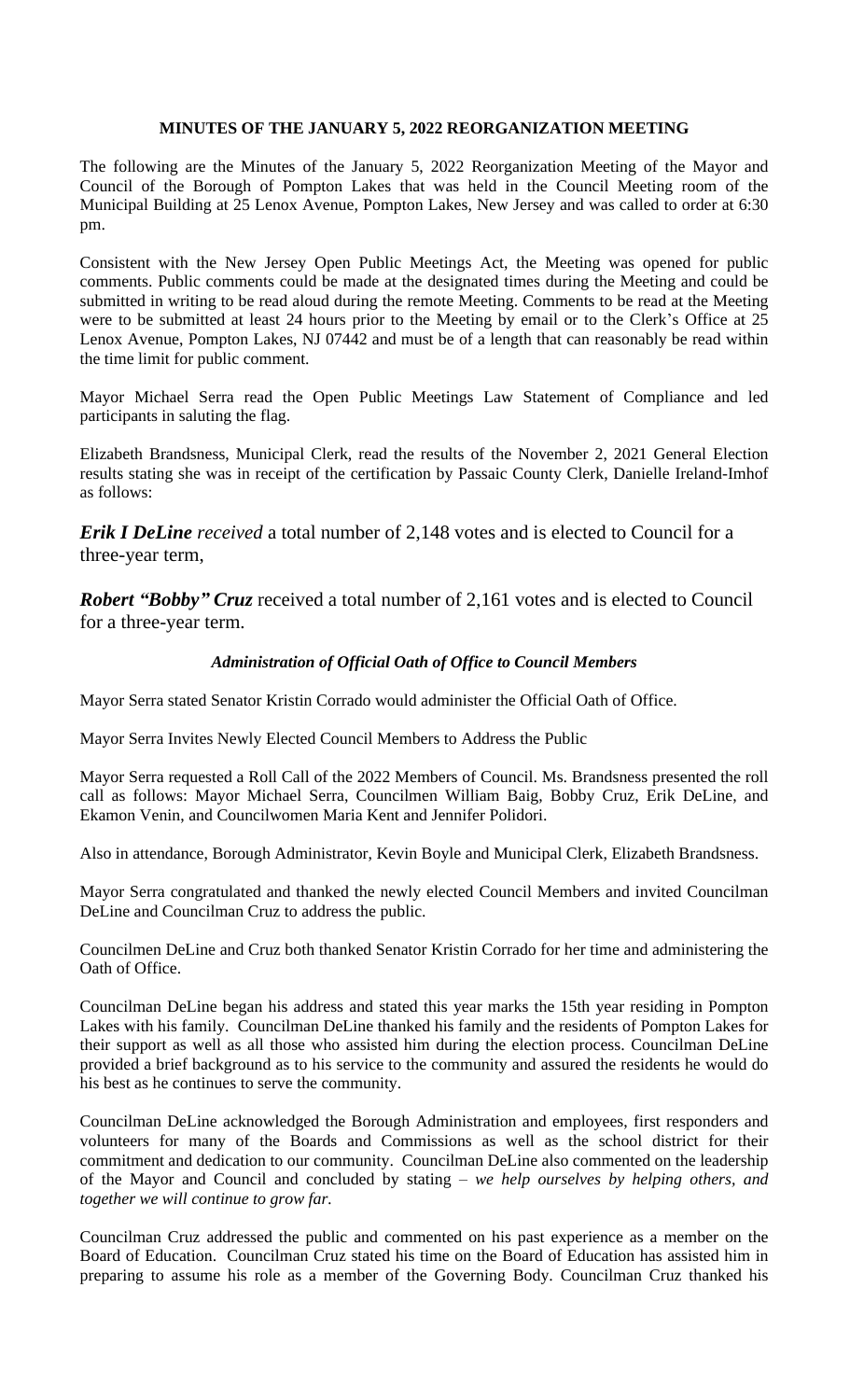family and all who supported him during his campaign. Councilman Cruz stated he looks forward to serving the residents of Pompton Lakes.

### **APPOINTMENTS:**

Mayor Serra presented the following nominations for one-year appointments of the 2022 Borough Officials:

*ONE-YEAR APPOINTMENTS***:**

**Borough Attorney --** Mark J. Semeraro, Esq., DeCotiis, Fitzpatrick, Cole, and Giblin, LLP

**Borough Prosecutor –** David C. Stanziale, LLC

**Borough Public Defender –** David A. Amadio

**Borough Auditor –** James Cerullo, Wielkotz & Company, LLC

**Assessment Search Official** – Elizabeth Brandsness

**Tax Search Official** – Jill Walsh

**Bond Counsel** - Robert Beinfield, Hawkins, Delafield and Wood, LLP

**Insurance Risk Manager** – Craig Josephson, Hundertmark Agency

**Municipal Engineer** – Ferriero Engineering

 **Motion moved by** *Mayor Serra***, second by** *Councilwoman Polidori* **to approve the Nominations for the 2022 one- year appointments of Borough Officials. All voted in favor of the motion**.

*THREE YEAR APPOINTMENTS:* **None**

# **NOMINATION OF COUNCIL PRESIDENT/ASSIGNMENTS FOR 2022:**

Mayor Serra presented the following nomination for Council President for 2022

# *COUNCIL PRESIDENT*

**Jennifer Polidori** to serve as **Council President** for 2022.

 **Motion moved by** *Councilman DeLine,* **second by** *Councilman Baig* **to Approve Nomination of Council President for 2022. All voted in favor of the motion.**

#### *COUNCIL ASSIGNMENTS*

Mayor Serra presented the following nominations for Council Assignments for 2022

# *CIVIC ACTIVITIES CHAIRMAN:*

**Bobby Cruz** to serve as **Civic Activities Chairman** for 2022.

# *FINANCE CHAIRMAN:*

**Erik DeLine** to serve as **Finance Chairman** for 2022.

# *LICENSE AND ORDINANCE CHAIRMAN:*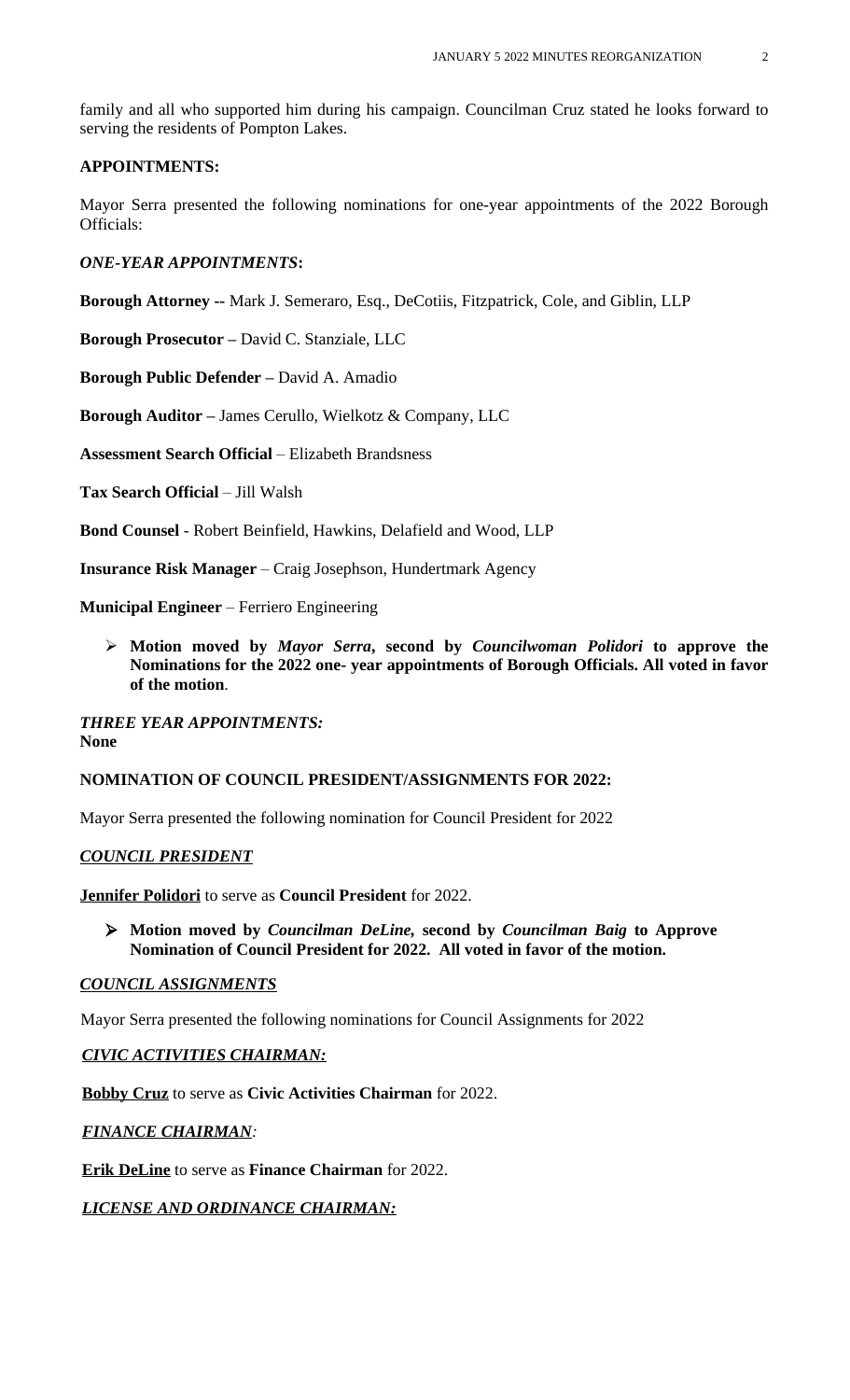**Ek Venin** to serve as **License and Ordinance Chairman** for 2022.

# *PUBLIC WORKS CHAIRMAN:*

**Maria Kent** to serve as **Public Works Chairman** for 2022.

# *PUBLIC SAFETY CHAIRMAN:*

**Bill Baig** to serve as **Public Safety Chairman** for 2022.

 **Motion moved by** *Mayor Ser***ra, second by** *Councilwoman Kent* **to Approve Nomination of Council Assignments for 2022. All voted in favor of the motion.**

# *NOMINATION OF COUNCIL MEMBERS:*

Mayor Serra presented the following nominations for Council Members for 2022:

# *CIVIC ACTIVITIES MEMBER***:**

**Erik DeLine** to serve as **Civic Activities Member** for 2022.

# *FINANCE MEMBERS:*

**Bill Baig and Maria Kent** to serve as **Finance and Personnel Members** for 2022.

*LICENSE AND ORDINANCE MEMBER:*

**Bobby Cruz** as **License and Ordinance Members** for 2022.

# *PUBLIC WORKS MEMBER:*

**Jennifer Polidori** to serve as **Public Works Member** for 2022.

# *PUBLIC SAFETY MEMBER:*

 **Ek Venin** to serve as **Public Safety Member** for 2022.

 **Motion moved by** *Mayor Serra***, second by** *Councilman Venin* **to Approve Nomination of Council Members. All voted in favor of the motion.**

# **COUNCIL LIAISONS:**

Mayor Serra presented the following nominations for Council Liaison Appointments for 2022:

# *CIVIC ACTIVITIES:*

**Bobby Cruz** as Liaison to the **Recreation Commission**

**Erik DeLine** as Liaison to the **Library**

**Bobby Cruz** as Liaison to the **Municipal Alliance**

**Bobby Cruz** as Liaison to the **Board of Education**

**Erik DeLine** as Liaison to the **Veterans Committee**

**Bill Baig** as Liaison to the **Senior Citizens**

**Bobby Cruz** as Liaison to the **Youth Advisory/Sport Groups**

**Ek Venin** as Liaison to the **Historic Commission**

# *FINANCE AND PERSONNEL:*

**Erik DeLine** as Liaison to the **Borough Administrator**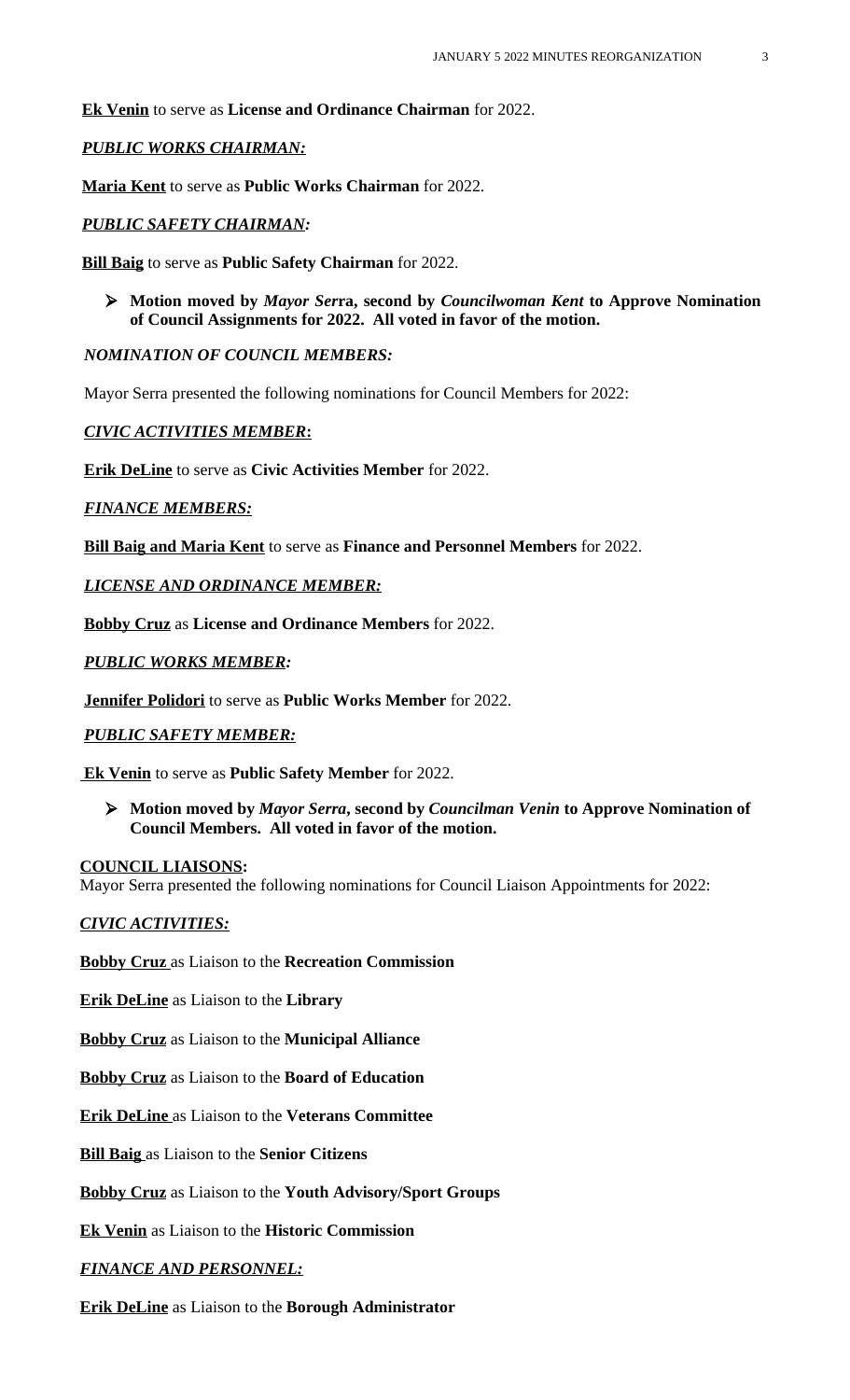**Erik DeLine** as Liaison to the **Borough Treasurer Erik DeLine** as Liaison to the **Tax Collector Erik DeLine** as Liaison to the **Assessor Erik DeLine** as Liaison to the **Auditor Erik DeLine, Bill Baig and Maria Kent** as Liaisons to the **Salary Review Committee Bill Baig** as Liaison to the **Board of Education Erik DeLine** as Liaison to the **Planning Board** *LICENSES AND ORDINANCES:* **Ek Venin as** Liaison to the **Borough Attorney Ek Venin** as Liaison to the **Magistrate (courts) Ek Venin** as Liaison to the **Board of Adjustment Ek Venin** as Liaison to the **Building Inspector Erik DeLine** as Liaison to the **Shade Tree Commission** *PUBLIC WORKS (DPW):* **Maria Kent** as Liaison to **Streets and Roads Maria Kent** as Liaison to **Buildings and Grounds Jennifer Polidori** as Liaison to **Parks and Playgrounds Maria Kent** as Liaison to **Lighting Maria Kent** as Liaison to **Borough Engineer Maria Kent** as Liaison to **Environmental Protection Committee Maria Kent** as Liaison to **Passaic County Solid Waste Maria Kent** as Liaison to **Solid Waste and Recycling** *PUBLIC SAFETY:* **Bill Baig** as Liaison to **Police Bill Baig** as Liaison to **Fire Bill Baig** as Liaison to **First Aid Bill Baig** as Liaison to **Police Reserve-Special Police Class II Bill Baig** as Liaison to **Office of Emergency Management Bobby Cruz** as Liaison to **CERT Maria Kent** as Liaison to **Board of Health Maria Kent** as Liaison to **North Jersey Flood Control Maria Kent** as Liaison to **208 Water Quality N.E. Basin**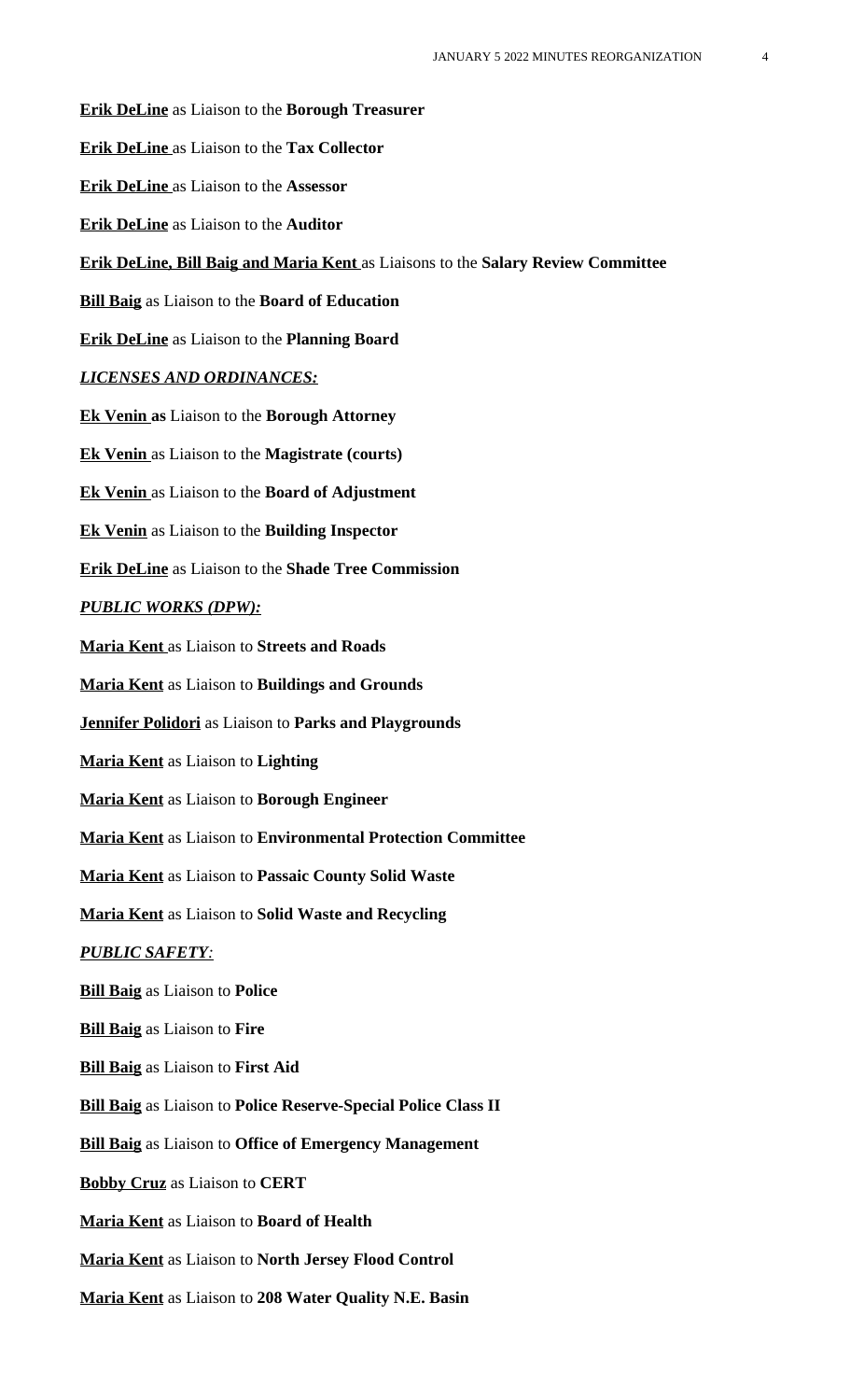**Bill Baig** as Liaison to **M.U.A.**

**Maria Kent** as Liaison to **Flood Advisory Board**

 **Motion moved by** *Mayor Serra***, second by** *Councilwoman Polidori* **to approve Council Liaison Appointments. All voted in favor of the motion.**

#### **COUNCIL APPOINTMENTS:**

Mayor Serra presented the following nominations for Council Appointments for 2022:

*BUSINESS IMPROVEMENT DISTRICT:*

**Bill Baig** as Liaison to the **Business Improvement District**

#### *ENVIRONMENTAL CAG:*

**Mike Serra** as Liaison to the **Environmental CAG**

*HEALTH CAG:*

**Mike Serra** as Liaison to the **Health CAG**

*CHAMBER OF COMMERCE:*

**Bill Baig** as Liaison to the **Chamber of Commerce**

*OPEN SPACE:*

**Jennifer Polidori, Maria Kent** as Liaisons to the **Open Space Committee**

#### *FLOOD ADVISORY BOARD:*

**Maria Kent** as Liaison to the **Flood Advisory Board**

*TECHNOLOGY AND INNOVATION:*

**Bobby Cruz** as Liaison to **Technology and Innovation Committee**

### *TRAILS COMMITTEE*

**Erik DeLine** as Liaison to the **Trails Committee**

*REDEVELOPMENT AGENCY COMMITTEE*:

**Bill Baig** as Liaison to **Redevelopment Agency Committee**

#### *FINANCE:*

**Erik DeLine** as Class III Member to the **Planning Board** (Finance Chair to delegate responsibility)

 **Motion moved by** *Mayor Serra***, second by** *Councilman DeLine* **to approve Council Appointments. All voted in favor of the motion.**

#### *APPOINTMENTS:*

### *POLICE:*

Mayor Serra presented the following nominations Appointments for 2022: (As directed by Police Chief Derek Clark)

**Class II Special Officer Appointments:** Jason Ekkers, Matthew J. Evangelista, Walter J. Gosson, Thomas Kiritsis, Mark C. Sonne, Emily Butera and Hector Alcantara (term to 12/31/22)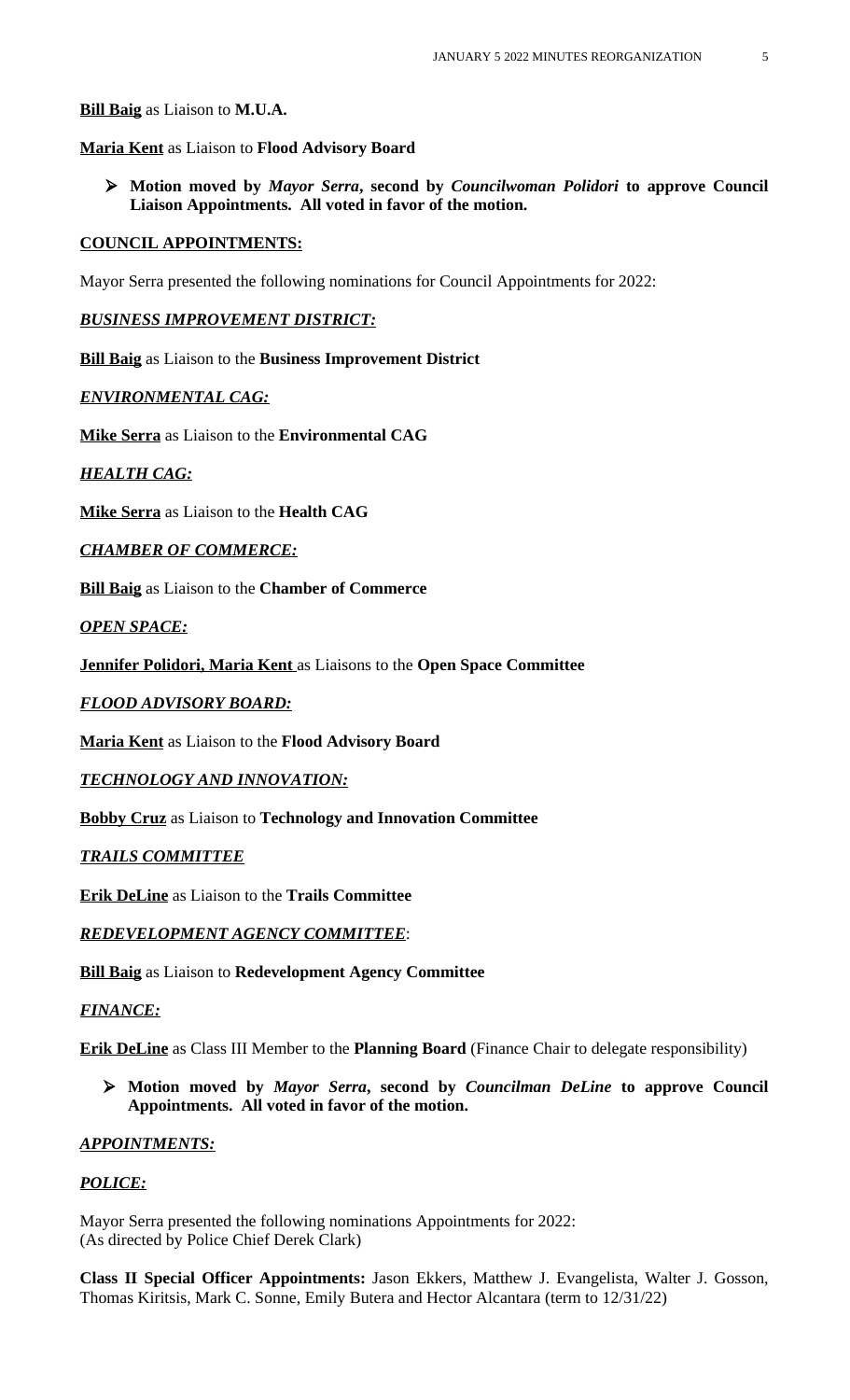*(Special Officers will be sworn in at later date at a regular Council Meeting)*

**Crossing Guard - Full Time:** Namalene Singh, Raymond Hollenstein, Marilyn Bellavia, Carol Smith, Stephen Rigoll, Joseph Hart, Marilyn Lane, Dorothy Elaine Lindsey, Richard Pierce, Isreal Rojas, Evelyn Zynczak, Christine Wheeler and William F. Brown (term to 12/31/22)

**Part-Time School Crossing Guards:** Frank J. Potenza, Wayne Miller, Stephanie Hunt, Jacqueline Foy, Robert Sudol, Wiliam Schuitema and Jimmy Demarco (term to 12/31/22)

**Police Matron:** Dawn E. Gosson, Sharon A. Sonne, Mildred B. Stires, Cheryl A.Verrone, Stephanie Hunt, Stephanie Phillippe, Unique Daniels and Stacey Griffin (term to 12/31/22)

 **Motion moved by** *Mayor Serra***, second by** *Councilman Baig* **to approve Class II Special Officers, Crossing Guards (full and part time) and Police Matron Appointments. All voted in favor of the motion.**

### **BOARD/CCOMMISSION/COMMITTEE/AGENCY/COALITION APPOINTMENTS:**

Mayor Serra presented the following Board Appointment nominations for 2022:

#### **Board of Health:**

**Janice Deevy,** Member (3 year term to 12/31/24), **Michael Morris,** Member (3 year term to 12/31/24), **Greg Smith,** Member (3 year term to 12/31/24)

### **Library Board**:

**Anne Keating,** Trustee (5 year term to 12/31/26), **Melissa Serra,** Mayor's Alternative (1 year term to 12/31/22), **Open Position,** Trustee, (unexpired term to 12/31/22), Dr. Jane Tanis Superintendent Alternate (1 year term to 12/31/22)

#### **Zoning Board of Adjustment:**

**Stephen Baig,** Member (unexpired term 12/31/22), **Willie Hunt,** Member (4 year term to 12/31/25), **Mary Curran**, Member (4 year term to 12/31/25), *Open Position***,** Alternate #1 (2 year term to 12/31/23), *Open Position* Alternate #4 (2 year term to 12/31/23)

### **Planning Board:**

**Mike Serra**, Class I (1 year term to 12/31/22), **William Pendexter,** Alternate #1, (2 year term to 12/31/23),) **John Keating,** Class II(1 year term to 12/31/22), **Brian Otto,** Class IV (4 year term to 12/31/25), **Anne Marie Michael**, Class IV (4 year term to 12/31/25), **Erik DeLine,** Class III (1 year term to 12/31/22)

#### **Flood Advisory Board:**

**Steve Florman,** Member (3 year term to 12/31/24), **Pat Lenoy**, Member, (3 year term to 12/31/24), **Harold Vandermark III**, Member, (3 year term to 12/31/24)

### **COMMISSION APPOINTMENTS:**

### **Historic Commission**:

**David Rowan**, Class C, (4 year term to 12/31/25), **Jared Luciani**, Alternate #1(2 year term to 12/31/23), *Open Position,* Alternate #2, (unexpired term to 12/31/24), *Open Position*, Class C (unexpired term to 12/31/24)

#### **Recreation Commission:**

**Mike Barbera**, Commissioner, (unexpired term to 12/31/25), **Eileen Horn,** Commissioner, (5 year term to 12/31/26), **Toni Defrancesco**, (Commissioner, (5 year term to 12/31/26), **BethWazani,** Alternate #2, (unexpired term to 12/22)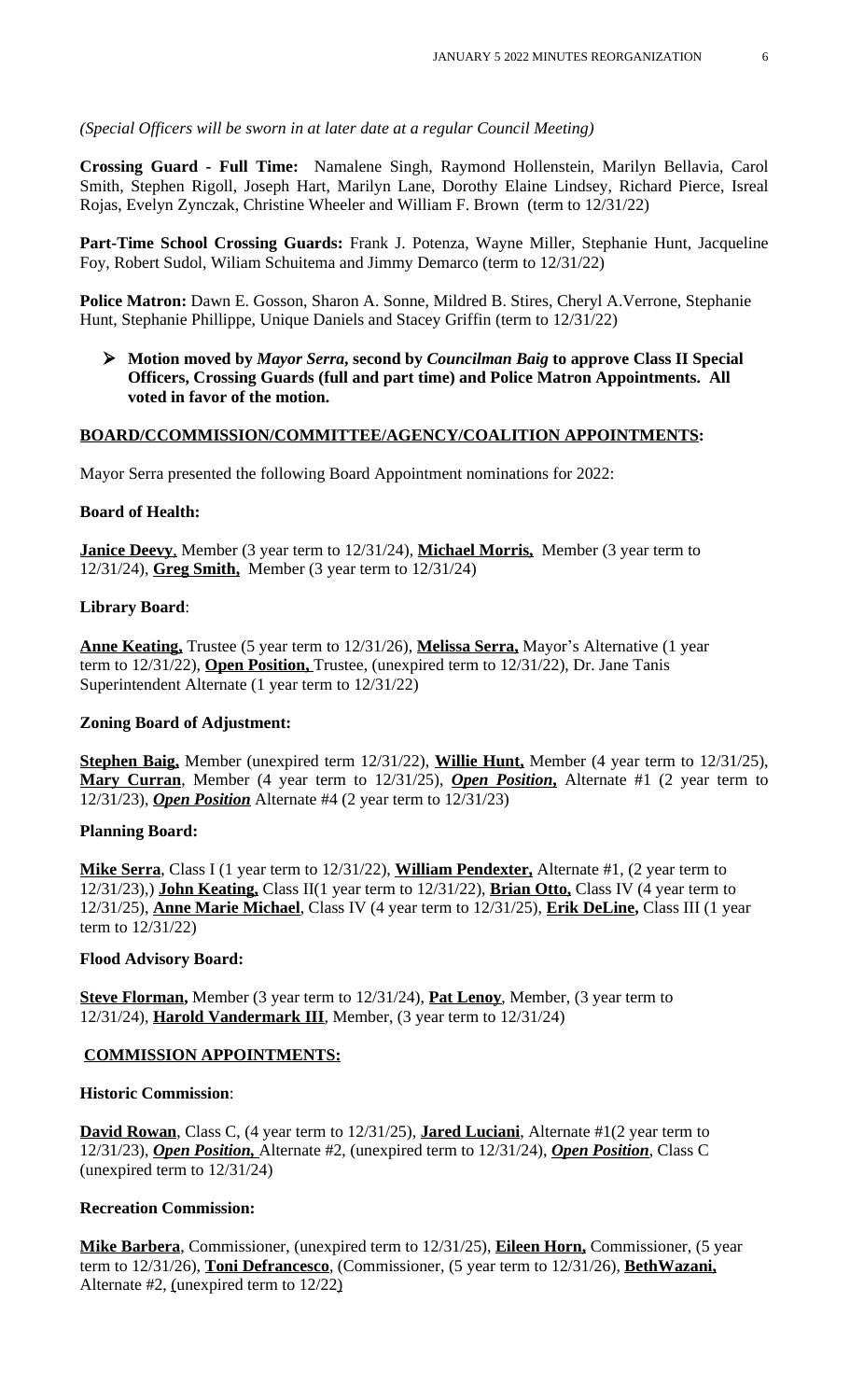### **Shade Tree Commission**:

**Ranuel Hinton**, Commissioner (5 year term to 12/26), **Open Position** Alternate Commissioner (5 year term to 12/31/26), **Jennifer Mastrangelo**, Commissioner (unexpired term to 12/31/25)

#### **COMMITTEE APPOINTMENTS:**

#### **Awards Program Committee**:

Derek Clark, Chief of Police, Jason Ekkers, Fire Department Chief, Travis Conklin, First Aid Squad Chief, Citizen (Art Kaffka) (1 year term to 12/31/22)

#### **Local Emergency Management Planning Committee**:

Albert Evangelista, William Baig, Daniel Cottrel, Mayor Michael Serra, Kevin Boyle, Daniel O'Rourke, Tim Duffy, Derek Clark, Ryan Cichon, Jason Ekkers, Dennis Dakake, Mary Ann Orapello, Travis Conklin, Sharon Sonne, Mark Sonne, Richard Berdnik, Borough Engineer, Frank Truait, Robert Plavick, Deborah Ross, Michael London, John Wegele, Billy J. Doty, Paul Amoroso, Salvatore Poli, Trooper Al Polanco, Rob Scott, Tom Kiritsis, Representatives from Tilcon (1 year term to 12/31/22), Trends Reporter, *(Open)*

#### **Environmental Committee**:

**Stephen Baig,** Member (3 year term to 12/31/24), **Julie Doncoes**, (3 year term to 12/31/24, **Mike Meeker**, Member, (Unexpired term to 12/31/23)

#### **Technology and Innovation Committee:**

Tim Troast, Brandon McGrath, Carl Lind, *Open Position, m*ember, *Open Position,* member, *Open Position,* member, *Open Position,* member, *Open Position,* member, *Open Position,* member **(1-year term to 12/31/22)**

#### **Trails Committee:**

Francis Beideman, Bill Brown, Josie Brown, Erin Chazotte, Cheryl Cruz, Cristianne Jennings, Lauren Venin

**(1-year term to 12/31/22)**

### **AGENCY APPOINTMENTS:**

#### **Redevelopment Agency:**

**Abby Novak** Member (5 year term to 12/31/26, **Bill Baig***,* Member (1 year term to 12/31/22), *Open Position, Executive Director/Sec (1 year term to 12/31/22)* 

#### **COALITION APPOINTMENTS:**

#### **Pompton Lakes Prevention Coalition:**

 Bobby Cruz/Local Governmental Agency (Councilmember) Brian Vanderstad/Law Enforcement (Police) Jake Herinko/School (Principal/Superintendent Designee) Elizabeth Brandsness – Media (Borough Clerk) Karen Murphy/Youth Serving Organization (Coordinator Youth-Teen Center) Macie Loustan/Youth (Chairperson Youth Taskforce) Barbara Murphy/Civic - Volunteer Group (Director Recreation Department) *Open Position*/Business Donna Andelora/Religious Group (St. Mary's Parish) Sherrine Schuldt/Organization – Reducing Substance Abuse (Prevention Coalition (W/P University) Joan Sullivan/Parent Member) Aurea DeLeon/ Health Care Professional (Professional Nurse-Health Administrator) Kevin Boyle, (Business Official) Ashley Lucyk (Project Director)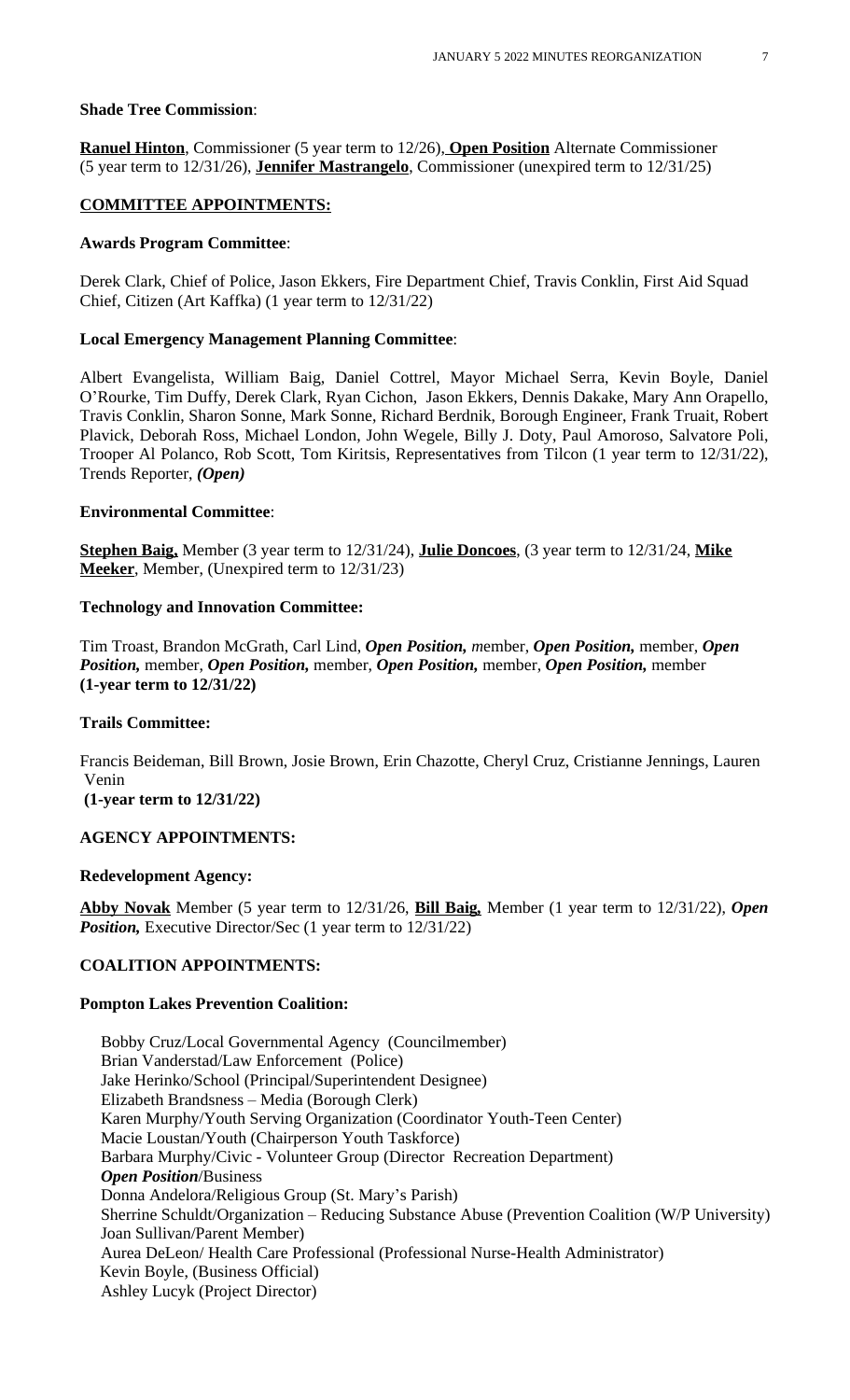#### **(1-year term to 12/31/22)**

 **Motion moved by** *Mayor Serra***, second by** *Councilwoman Polidori* **to approve Board, Commission, Committee, Agency, Coalition Appointments. All voted in favor of the motion.**

#### **CONSENT AGENDA:**

No Council Member Required Any Consent Agenda Item To Be Pulled For Separate Action.

**WHEREAS**, the Mayor and Council of the Borough of Pompton Lakes has reviewed the Consent Agenda consisting of various proposed Resolutions, and

**WHEREAS**, the Mayor and Council of the Borough of Pompton Lakes does not desire to remove any Resolutions for individual action from that Agenda,

**NOW, THEREFORE, BE IT RESOLVED** that the following Resolutions on the Consent Agenda are hereby approved:

- 1. Resolution 22-01 Designating Depositories For Borough Funds, Account Names, Addresses And Numbers Of Said Borough Accounts
- 2. Resolution 22-02 Authorizing Treasurer To Disburse Funds
- 3. Resolution 22-03 Authorizing A Temporary Budget For The Borough Of Pompton Lakes For The Year 2022
- 4. Resolution 22-04 To Authorize Treasurer To Transfer Funds Between Accounts For Investment Purposes and Payables
- 5. Resolution 22-05 To Approve Use Of Consent Agenda On All Future Council Agendas
- 6. Resolution 22-06 To Designate Official Newspapers
- 7. Resolution 22-07 To Establish Petty Cash Funds For Pompton Lakes Police Department and Finance Department
- 8. Resolution 22-08 To Establish Change Funds For The Office Of The Borough Clerk, The Office Of The Tax Collector, The Building Department, The Health Department, The Police Records Department and the Recycling Center
- 9. Resolution 22-09 Appointing The Public Agency Compliance Officer For 2022
- 10. Resolution 22-10 To Fix The Amount Of A Service Charge For Checks Returned For Insufficient Funds
- 11. Resolution 22-11 Authorizing The Tax Collector To Hold A Yearly Tax Sale
- 12. Resolution 22-12 Setting Forth The Rate Of Interest To Be Charged If Quarterly Taxes Exceed The Grace Period After Which They Are Payable
- 13. Resolution 22-13 To Appoint Tax Search Officer For 2022
- 14. Resolution 22-14 Appointing Official Tax Assessment Officer For 2022
- 15. Resolution 22-15 Authorizing The Municipal Clerk To Release Executive Session Minutes In Accordance With The Open Public Meetings Act
- 16. Resolution 22-16 Designating 2022 Council Meetings Borough Of Pompton Lakes
- 17. Resolution 22-17 Adopting Tower and Towing Fees For The Year 2022 As Required By Administrative Code Sections 5-23.1 (B TO D)
- 18. Resolution 22-18 Authorizing The Issuance Of A Towing License To Malanga's Automotive
- 19. Resolution 22-19 of the Borough Council regarding Emergency Remote Meeting Protocol, Procedures And Requirements For Public Participation At Remote Meetings

### **Motion moved by** *Councilwoman Polidori***, second by** *Councilwoman Kent* **to approve the Consent Agenda. All voted in favor of the motion.**

#### **RESOLUTION 22-01**

**BE IT RESOLVED** by the Mayor and Council of the Borough of Pompton Lakes, a municipal corporation of the State of New Jersey that the following Commercial Banks be designated as depositories for the Borough funds to the extent permitted by statutes:

| <b>Wells Fargo</b> | 115 Wanaque Avenue        |
|--------------------|---------------------------|
|                    | Pompton Lakes, N.J. 07442 |

Bankers Trust Co. 2 Montgomery Street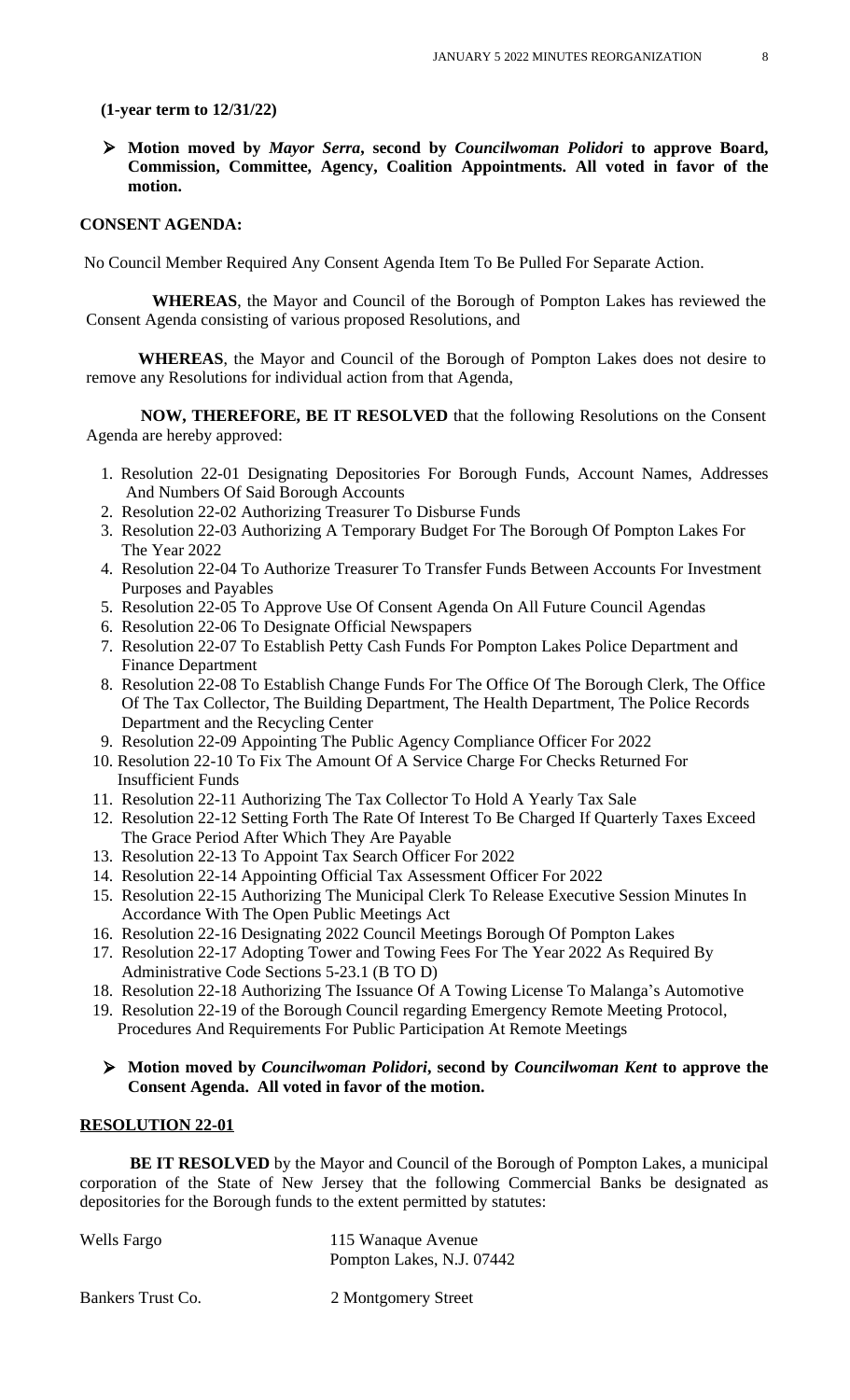| Custodian for State of    | Jersey City, N.J. 07302 |
|---------------------------|-------------------------|
| N.J. Cash Management Fund |                         |
| Dean Witter Trust Company |                         |

Columbia Bank 413 Wanaque Avenue Pompton Lakes, N.J. 07442

TD 1 Wanaque Avenue Pompton Lakes, N.J. 07442

**BE IT FURTHER RESOLVED** that the Treasurer be authorized to transfer funds between depositories as the need of the Borough may require, and

**BE IT FURTHER RESOLVED** that no withdrawal will be made from any account in either depository except as authorized by statute or resolution of the Mayor and Council, and

**BE IT FURTHER RESOLVED** that the following accounts, together with person, or persons, authorized to make withdrawals from such accounts are hereby authorized to be maintained in the aforesaid depositories:

| <b>CURRENT</b>                       | 8000969573     | Mayor & Treasurer or Mun. Clerk |
|--------------------------------------|----------------|---------------------------------|
| <b>CAPITAL</b>                       | 02-4800358     | Mayor & Treasurer or Mun. Clerk |
| PUBLIC ASSISTANCE                    | 02-4800299     | Mayor & Treasurer or Mun. Clerk |
| <b>OTHER TRUST</b>                   | 02-4800303     | Mayor & Treasurer or Mun. Clerk |
| <b>BOND &amp; COUPON</b>             | 0000011429     | Mayor & Treasurer or Mun. Clerk |
| PENSION FOR DEPENDENTS               |                |                                 |
| OF VOLUNTEER                         |                |                                 |
| FIREMEN (Ord. #75-8)<br>$\mathbf{1}$ | 21021174       | Mayor & Treasurer or Mun. Clerk |
| <b>OPEN SPACE TRUST</b>              | 02-4802477     | Mayor & Treasurer or Mun. Clerk |
| <b>DOG FUND</b>                      | 02-4800266     | Mayor & Treasurer or Mun. Clerk |
| POMPTON LAKES PAYROLL                |                |                                 |
| <b>AGENCY</b>                        | 02-4806475     | Mayor & Treasurer or Mun. Clerk |
| POMPTON LAKES                        |                |                                 |
| <b>PAYROLL</b>                       | 02-4806464     | Mayor & Treasurer or Mun. Clerk |
| UNEMPLOYMENT INS.                    |                |                                 |
| <b>COMP. TRUST FUND</b>              | 02-4800314     | Mayor & Treasurer or Mun. Clerk |
| <b>RECREATION</b>                    | 02-4800325     | Mayor & Treasurer or Mun. Clerk |
| POMPTON LAKES                        |                |                                 |
| <b>MUNICIPAL BAIL</b>                | 02-4800288     | <b>Court Administrator</b>      |
| POMPTON LAKES COURT                  | 02-4800277     | <b>Court Administrator</b>      |
| <b>CLERK'S ELECTION</b>              | 02-4800336     | Mayor & Municipal Clerk         |
| <b>SPECIAL TRUST</b>                 | 0037716905     | Mayor & Treasurer or Mun. Clerk |
| <b>SPECIAL TRUST</b>                 | 00000409022891 | Mayor & Treasurer or Mun. Clerk |
| OTHER TRUST-ESCROW                   | 8002056344     | Mayor & Treasurer or Mun Clerk  |
| <b>CLAIMS ACCOUNT</b>                | 8002056302     | Mayor & Treasurer or Mun Clerk  |
| <b>AFFORDABLE HOUSING TRUST</b>      | 8001139662     | Mayor & Treasurer or Mun Clerk  |

#### **RESOLUTION 22-02**

**BE IT RESOLVED** by the Mayor and Council of the Borough of Pompton Lakes, a municipal corporation of the State of New Jersey that the Treasurer is hereby authorized to disburse such sums of money as may be required from time to time to meet the Borough's payroll, hospitalization, surgical and other medical benefit premiums, pension contributions, social security taxes and such other tax levies or other payments as may be required by laws or regulation to be paid on date prior to regular meetings of the Mayor and Council.

**BE IT FURTHER RESOLVED** that the Treasurer, in the event it is necessary to make such a disbursement under the conditions specified above, will obtain and hereby directed to obtain, approval and confirmation of any such disbursements at the next succeeding meeting of the Mayor and Council.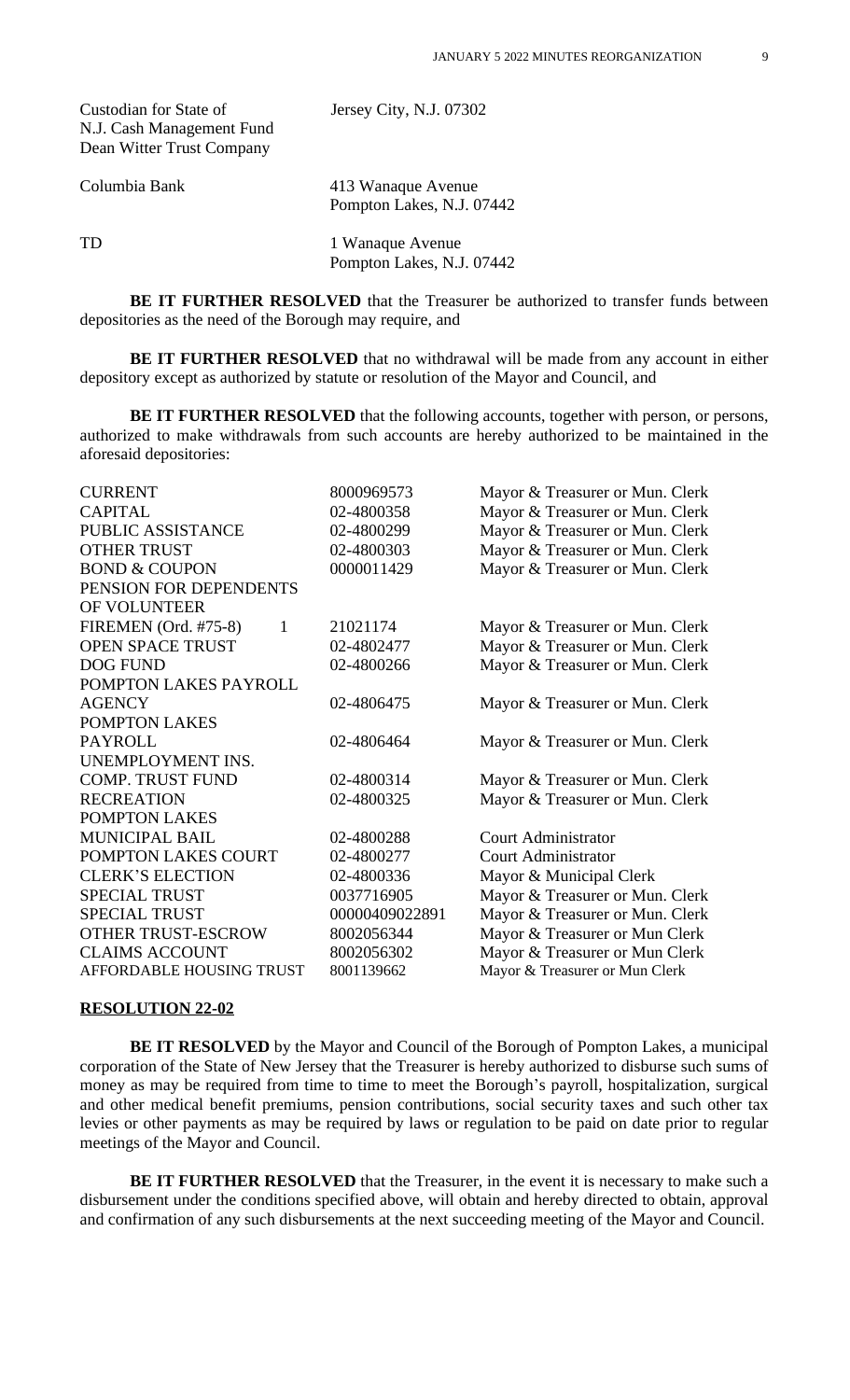#### **RESOLUTION 22-03**

**WHEREAS:** N.J.S.A. 40A:4-19 authorizes the adoption of a temporary budget to provide for payment of necessary expenses until a permanent budget is adopted; and

**WHEREAS:** the Mayor and Council desire to adopt a temporary budget for the year 2022;

**NOW, THEREFORE, IT IS RESOLVED BY THE MAYOR AND COUNCIL OF THE BOROUGH OF POMPTON LAKES, COUNTY OF PASSAIC, STATE OF NEW JERSEY THAT** there be and there is hereby appropriated a sum not to exceed \$3,877,103.18 as per the attached detail, as the Temporary Budget for the year 2022.

# **YEAR 2022 TEMPORARY BUDGET \$3,877,103.18**

#### **RESOLUTION 22-04**

**WHEREAS,** the Borough of Pompton Lakes, a municipal corporation of the State of New Jersey, normally has total average balances in excess of \$200,000.00 in its various general, capital, public assistance, payroll and other accounts in its depositories,

**NOW, THEREFORE, BE IT RESOLVED,** that the Treasurer be and is hereby authorized to transfer these non-interest bearing accounts to negotiable certificates of deposit in either Borough depository in cooperation with the bank management's rate of interest, as prescribed in Reg. O, published by the Federal Reserve System on January 21, 1970, and

**BE IT FURTHER RESOLVED, that the Treasurer is also authorized to transfer funds from** savings deposits to checking accounts, and from checking accounts to savings deposits as the needs of the Borough may require, and

**BE IT FURTHER RESOLVED,** that the Treasurer's signature be affixed to any order of transfer of funds as heretofore outlined and authorized.

#### **RESOLUTION 22-05**

**BE IT RESOLVED** that the Clerk of the Borough of Pompton Lakes shall be directed to place in that portion of the Agenda known as the **"Consent Agenda"** any Resolutions not requiring more than the majority vote of the Council, and of which no Councilmember notifies said Clerk of their objections.

#### **RESOLUTION 22-06**

**BE IT RESOLVED** by the Mayor and Council of the Borough of Pompton Lakes, a municipal corporation in the County of Passaic, New Jersey that the **SUBURBAN TRENDS, THE RECORD, THE HERALD NEWS, AND THE STAR LEDGER** are hereby designated the official newspapers for the publication of legal notices required by law to be published by the municipality, and

**BE IT FURTHER RESOLVED,** that the Borough Clerk be and is hereby authorized to place any legal notices of the Borough in any newspaper authorized to carry such legal notices, if the needs and interest of the Borough are best served thereby.

#### **RESOLUTION 22-07**

**WHEREAS,** it is necessary from time to time to make minor cash purchases, not exceeding \$50.00 as the occasion arises for the Police Department and Borough Departments,

**NOW, THEREFORE, BE IT RESOLVED** by the Mayor and Council of the Borough of Pompton Lakes that a Petty Cash fund of Fifty Dollars (\$50.00) be given to the Police Department, and Two Hundred Dollars (\$200.00) to the Finance Department. These funds are to be returned to the Borough's **GENERAL ACCOUNT** no later than the 24<sup>th</sup> day of December each year.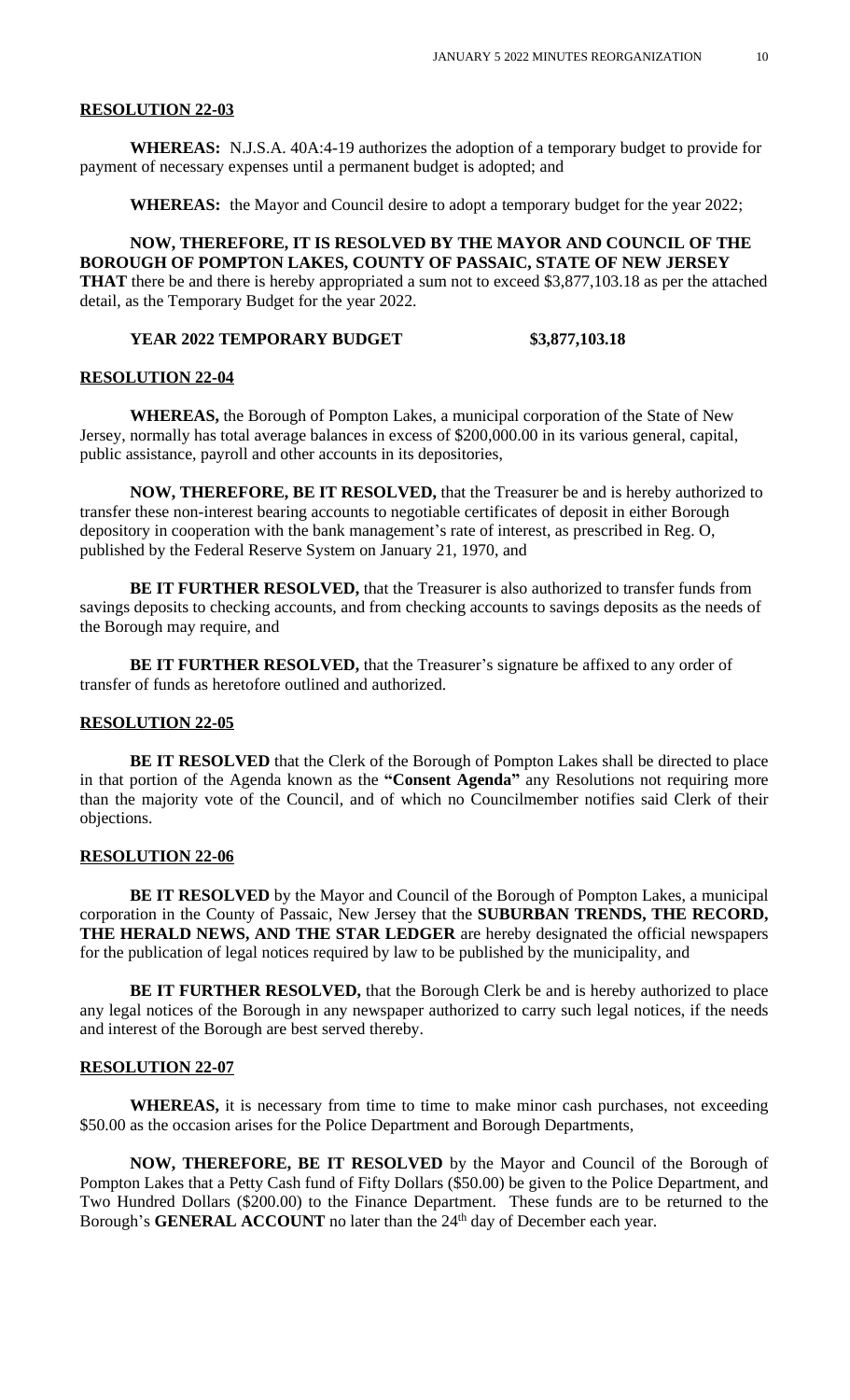### **RESOLUTION 22-08**

**WHEREAS,** it is necessary from time to time to make change as the occasion arises for the offices of the Municipal Clerk, Tax Collector, Building Department, Health Department, Police Records Department, and Recycling Center.

**NOW, THEREFORE, BE IT RESOLVED** by the Mayor and Council of the Borough of Pompton Lakes that a fund of One Hundred Dollars (\$100.00) be maintained by the Municipal Clerk, a fund of Two Hundred Fifty Dollars (\$250.00) be maintained by the Tax Collector's Office, a fund of One Hundred Dollars (\$100.00) be maintained by the Building Department, a fund of One Hundred Dollars (\$100.00) be maintained by the Health Department, a fund of Fifty Dollars (\$50.00) be maintained by the Police Records Department, and a fund of Twenty-five Dollars (\$25.00) be maintained by the Recycling Center.

#### **RESOLUTION 22-09**

 **WHEREAS**, N.J.A.C. 17:27-3.5 requires the Borough of Pompton Lakes to appoint a Public Agency Compliance Officer (hereinafter referred to as a P.A.C.O.); and

 **WHEREAS**, the P.A.C.O. is the liaison between the Department of the Treasury, Division of Contract Compliance and the contract vendor, and

 **WHEREAS**, the P.A.C.O. also serves as the Borough's point of contact for all matters concerning the implementation and administration of Department of the Treasury regulations and statutes including but not limited to contract procedures pertaining to equal opportunity in connection with contract vendors and construction contractors; and

 **WHEREAS**, the Mayor and Council desire to comply with applicable laws and regulations in this matter.

 **NOW, THEREFORE, IT IS RESOLVED BY THE MAYOR AND COUNCIL OF THE BOROUGH OF POMPTON LAKES THAT** *Kevin Boyle* shall be and is hereby appointed to be the Public Agency Compliance Officer for the Borough of Pompton Lakes.

### **RESOLUTION 22-10**

**BE IT RESOLVED,** by the Mayor and Council of the Borough of Pompton Lakes, County of Passaic, State of New Jersey, as follows:

- 1. A service charge shall be added to any account owing to the municipality if payment tendered on the account was by a check or other written instrument which was returned for insufficient funds;
- 2. Whenever an account owing to the municipality is for a Tax or Special Assessment, the service charge shall be included on whatever list of delinquent accounts is prepared for the enforcement of the lien. The service charge shall be \$20.00 per check or other written instrument

### **RESOLUTION 22-11**

**WHEREAS**, Chapter 99, P.L. of 1997, known as N.J.S.A. 54:5-19 directs the Tax Collector to hold a yearly tax sale; and

**WHEREAS**, Chapter 99, P.L. of 1999, known as N.J.S.A. 54:5-26 and N.J.S.A. 54:4-104.48 permits a maximum fee of \$25.00 for making a notice of tax sale for each of two weeks preceding the date of the tax sale; and

**WHEREAS**, the Tax Collector is responsible for property tax collection;

**NOW, THEREFORE BE IT RESOLVED** that the Mayor and Council of the Borough of Pompton Lakes authorizes the Tax Collector to hold a yearly tax sale per State statute and to charge \$25.00 for each of two tax sale mailings.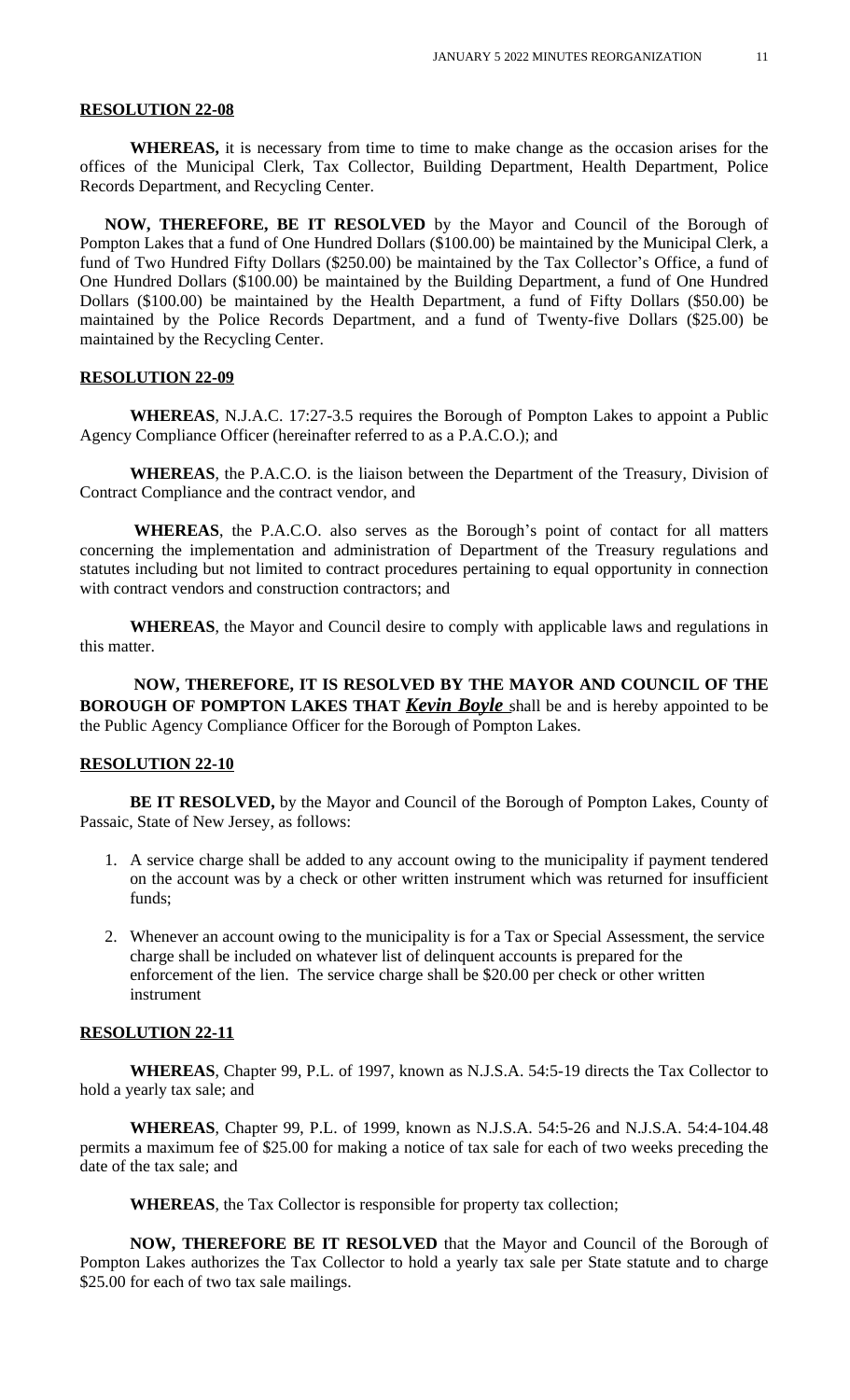### **RESOLUTION 22-12**

**WHEREAS**, R.S. 54:4-66 provides that taxes are payable in quarterly installments on February 1<sup>st</sup>, May 1<sup>st</sup>, August 1<sup>st</sup>, and November 1<sup>st</sup> in each year, and

 **WHEREAS**, N.J.S.A. 40:56-32 provides that installments on assessment are due on the anniversary of the second month following their confirmation, and

 **WHEREAS**, N.J.S.A. 54:4-67 authorized municipalities to provide a grace period not exceeding ten days without additional charge for interest; and

 **NOW, THEREFORE**, **BE IT RESOLVED** by the Mayor and Council of the Borough of Pompton Lakes that no interest shall be charged if any installment of taxes is made within the tenth calendar day following the date on which the same becomes payable, but when an installment is received after the expiration of the grace period, the delinquent balance shall bear interest from the due date at a rate of 8% per annum on that portion of the delinquency which is less than or equal to \$1,500 and at 18% per annum on that portion of the delinquency which is in excess of \$1,500.

 **BE IT FURTHER RESOLVED**, by the Mayor and Council of the Borough of Pompton Lakes that the Tax Collector be and is hereby authorized to charge an additional 6% penalty on a total delinquency in excess of \$10,000. in accordance with R.S. 54:4-67, Chapter 75, PL 1991.

#### **RESOLUTION 22-13**

**BE IT RESOLVED,** by the Mayor and Council of the Borough of Pompton Lakes, a municipal corporation in the County of Passaic, that **JILL WALSH be** and is hereby appointed as the **OFFICIAL TAX SEARCH OFFICER** of the Borough of Pompton Lakes for the year 2022.

### **RESOLUTION 22-14**

**BE IT RESOLVED,** by the Mayor and Council of the Borough of Pompton Lakes, a municipal corporation in the County of Passaic, that **ELIZABETH BRANDSNESS** be and is hereby appointed as the **OFFICIAL ASSESSMENT SEARCH OFFICER** of the Borough of Pompton Lakes for the year 2022.

#### **RESOLUTION 22-15**

**WHEREAS,** the Open Public Meetings Act calls for the production of minutes from Executive Sessions and provides for said minutes to remain privileged communications - confidential until such time that same, pursuant to law, shall be released to the public; and

**WHEREAS**, the Mayor and Borough Council periodically review and approve Executive Session minutes as to their completeness; and

**WHEREAS**, subsequent to said approval, minutes may become available to the public.

**NOW, THEREFORE, BE IT RESOLVED** by the Mayor and Council of the Borough of Pompton Lakes, County of Passaic, State of New Jersey that the Municipal Clerk shall have the authority to release Executive Session minutes to the public upon request after consultation with the Municipal Attorney and it is determined that the specific Executive Session minutes in accordance with the law be released to the public.

**BE IT FURTHER RESOLVED** that this Resolution shall be considered on an annual basis at the Reorganization Meeting of the Mayor and Council.

### **RESOLUTION 22-16**

**WHEREAS,** Public Laws of 1975, Chapter 23, Open Public Meetings Act, permits the Mayor and Council to establish a schedule of regular Council Meetings,

 **NOW, THEREFORE, BE IT RESOLVED** by the Mayor and Council of the Borough of Pompton Lakes: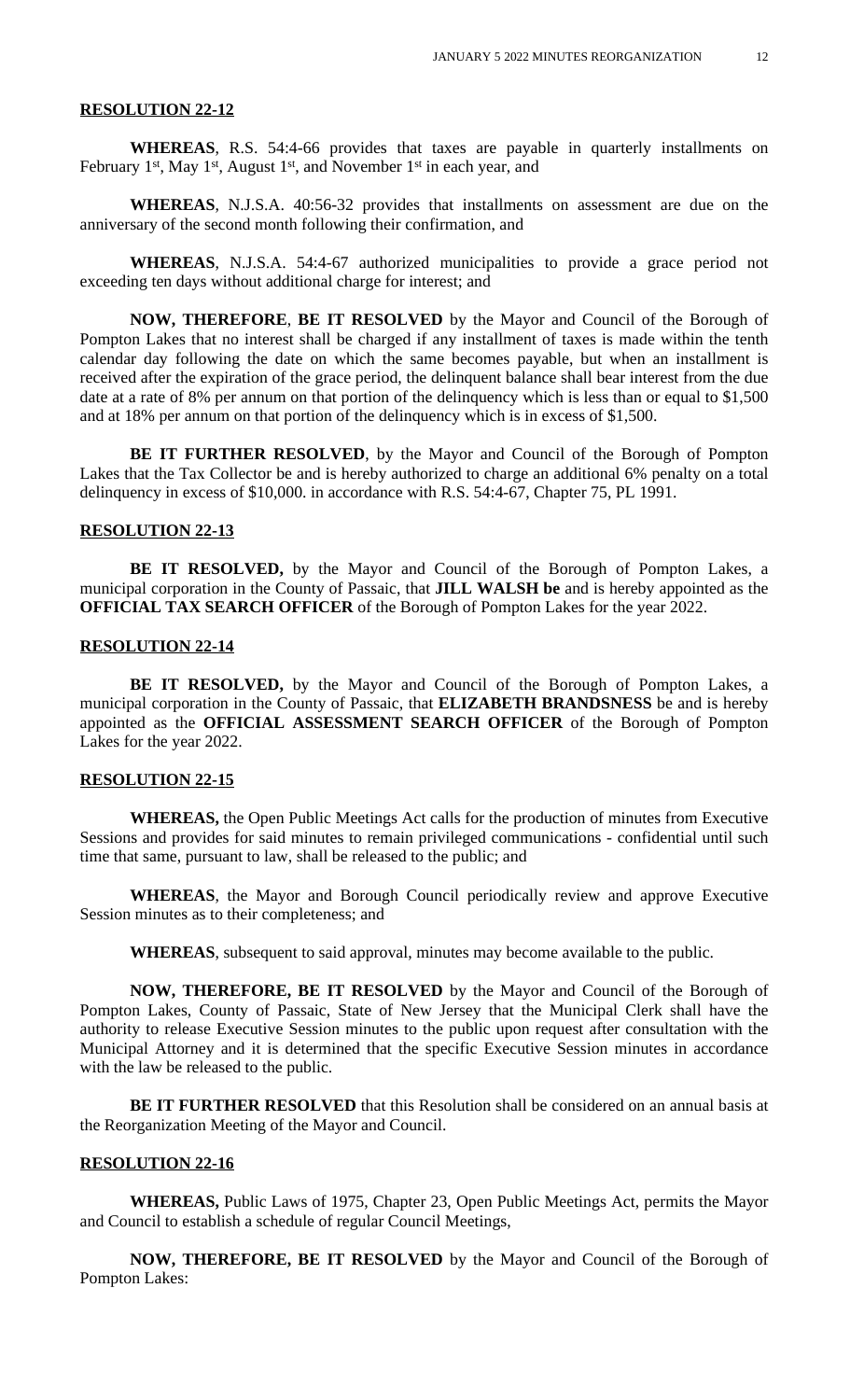- 1. The Meetings will be held in the Municipal Building, 25 Lenox Avenue, Pompton Lakes, NJ 07442
- 2. The Meetings will begin at 7:30pm.
- 3. Special Meetings may be called by the Mayor as required.
- 4. The dates for the Regular Council Meetings are as follows:

| January 5, 2022–6:30pm                                                                              | <b>Reorganization Meeting</b>                                                            |
|-----------------------------------------------------------------------------------------------------|------------------------------------------------------------------------------------------|
| January 12 and 26, 2022<br>February 9 and 23, 2022<br>March 9 and 23, 2022<br>April 13 and 27, 2022 | July 13, 2022<br>August 17, 2022<br>September 14 and 28, 2022<br>October 12 and 26, 2022 |
| May 11 and 25, 2022                                                                                 | November 9, 2022                                                                         |
| June 8 and 22, 2022                                                                                 | December 7, 2022                                                                         |
|                                                                                                     |                                                                                          |

The Agenda format for the Regular Meeting is as follows:

- 1. Call to Order, Prayer, Flag Salute, Statement of Compliance, Roll Call, Borough Officers, Mayor Presentations
- 2. Meeting Open for Public Comment
- 3. Approval of Minutes
- 4. Authorized Bills and Claims
- 5. Presentation of Petitions
- 6. Consent Agenda Resolutions
- 7. Resolutions for Separate Action
- 8. Introduction of Ordinances First Reading
- 9. Ordinances for Second Reading and Adoption
- 10. Mayor's Report
- 11. Council Committee Reports
- 12. Tabled Items
- 13. Meeting Open for Public Comment
- 14. Privilege of the Floor
- 15. Adjourn to Executive Session When Required
- 16. Adjournment

All Meetings will be conducted under the Roberts Rules of Order Parliamentary Procedure.

This Resolution shall be mailed to the Suburban Trends, the Record, and the Star Ledger Newspapers, posted on the bulletin board in the Municipal Building and mailed to any who request and pay for same.

# **RESOLUTION 22-17**

**WHEREAS**, the Borough Administrative Code, §§5-23.1 (B), (C) and (D) require that the Mayor and Council adopt a fee schedule for Towers and Towing within the Borough.

**NOW, THEREFORE BE IT RESOLVED** by the Mayor and Council of the Borough of Pompton Lakes, County of Passaic and State of New Jersey that the following Tower and Towing fees are hereby adopted for the year 2022.

- 1. The fees set forth in the fee schedule below are adopted pursuant to NJSA 56:13-16 (i).
- 2. Towers may not assess charges in excess of the attached schedule during the year 2022.
- 3. FEE SCHEDULE

| CARS (LIGHT)                  | \$125.00 PER HOUR PLUS PARTS |
|-------------------------------|------------------------------|
| <b>TRUCKS (MEDIUM/ HEAVY)</b> | \$175.00 PER HOUR PLUS PARTS |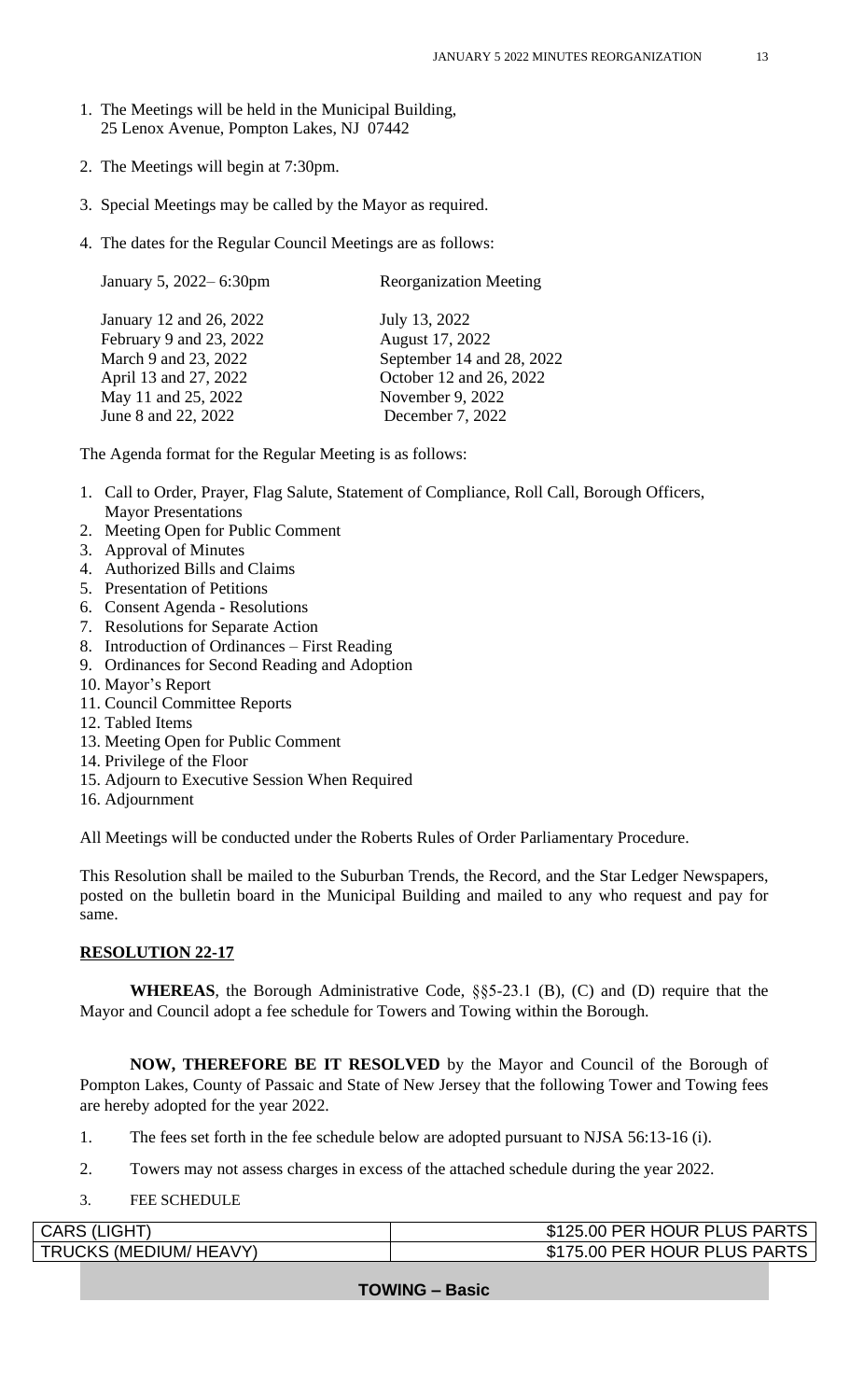| LIGHT DUTY- up to 10,000 lbs.   | <b>HOOK-UP \$150</b>          |
|---------------------------------|-------------------------------|
| MEDIUM DUTY- 10,001-16,000 lbs. | \$250.00 PER HOUR             |
| HEAVY DUTY-16,001 and above     | \$500.00 PER HOUR             |
| DECOUPLING FEE (IF TOW IS NOT   | $\frac{1}{2}$ OF BASIC RATE I |
| PERFORMED)                      |                               |

# **ON-HOOK MILEAGE**

| <b>LIGHT DUTY</b>  | \$6.00/<br><b>PER</b><br><b>LOADED MILES</b> |
|--------------------|----------------------------------------------|
| <b>MEDIUM DUTY</b> | N/A                                          |
| <b>HEAVY DUTY</b>  | N/A                                          |
|                    |                                              |

# **RECOVERY/ WINCHING (In Addition to Towing – per truck including driver)**<br>| LIGHT/ MEDIUM DUTY 10,001-16,000 lbs. | \$350.00 PER HOUR CHARGED \$350.00 PER HOUR CHARGED IN 1/2 HOUR INCREMENTS OF \$175.00 PER 1/2 HOUR HEAVY DUTY 16,001 and above

| <b>SPECIALIZED RECOVERY EQUIPMENT</b>   |                                  |  |
|-----------------------------------------|----------------------------------|--|
| ROTATOR/ CRANE RECOVERY UNIT            | \$1200.00 PER HOUR               |  |
| <b>TRACTOR WITH LANDOLL TRAILER OR</b>  | \$450.00 PER HOUR                |  |
| <b>DETACH TRAILER</b>                   |                                  |  |
| <b>TRACTOR/ TRANSPORT HAULER ONLY</b>   | \$250.00 PER HOUR                |  |
| <b>REFRIGERATED TRAILER W/ TRACTOR</b>  | \$450.00 PER HOUR                |  |
| <b>BOX TRAILER W/ TRACTOR</b>           | \$400.00 PER HOUR                |  |
| <b>AIR CUSHION UNIT</b>                 | \$1000.00 PER HOUR               |  |
| <b>LIGHT TOWER</b>                      | \$250.00 PER HOUR                |  |
| <b>PALLET JACK</b>                      | \$200.00 FLAT RATE               |  |
| <b>ROLLERS</b>                          | \$200.00 FLAT RATE               |  |
| ANY OTHER SPECIALIZED EQUIPMENT         | \$250.00 PER HOUR                |  |
| LOADER/BACKHOE/TELESCOPIC               | \$300.00 PER HOUR EACH           |  |
| HANDLER/BULLDOZER/BOBCAT                |                                  |  |
| <b>FORKLIFT</b>                         | \$300.00 PER HOUR                |  |
| DUMP TRUCK/ DUMP TRAILER W/             | \$350.00 PER HOUR                |  |
| <b>TRACTOR</b>                          |                                  |  |
| <b>ROLL-OFF WITH CONTAINER</b>          | \$350.00 PER HOUR                |  |
|                                         | PLUS DISPOSAL                    |  |
| RECOVERY SUPERVISOR VEHICLE             | \$150.00 PER HOUR                |  |
| <b>SCENE SAFETY EQUIPMENT,</b>          | \$250.00 PER HOUR EACH TYPE USED |  |
| <b>COMMUNICATION EQUIPMENT, TRAFFIC</b> |                                  |  |
| MANAGEMENT EQUIPMENT, ETC.              |                                  |  |
| RECOVERY SUPPORT VEHICLE/ TRAILER       | \$350.00 PER HOUR                |  |
| <b>ADDITIONAL RECOVERY EQUIPMENT</b>    |                                  |  |

|                                    | <b>LABOR- ALL LABOR MIN OF 1 HOUR</b> |  |
|------------------------------------|---------------------------------------|--|
| ACCIDENT MINOR CLEAN-UP AND        | \$75.00 PER HOUR ONE HOUR MINIMUM     |  |
| DISPOSAL OF DEBRIS                 | PLUS ABSORBANT MATERIALS USED         |  |
| <b>RECOVERY SUPERVISOR AND/ OR</b> | \$225.00 PER HOUR                     |  |
| LEVEL III RECOVERY SPECIALIST      | *CHARGES LIMITED TO 1 PER INCIDENT    |  |
| <b>CERTIFIED TOWING OPERATOR</b>   | \$125.00 HOUR PER MAN                 |  |
| <b>MANUAL LABORERS</b>             | \$100.00 PER HOUR PER MAN             |  |
|                                    |                                       |  |

|                                    | STORAGE – PER CALENDAR DAY (INSIDE RATES TWO TIMES OUTSIDE RATE) |
|------------------------------------|------------------------------------------------------------------|
| CARS/LIGHT TRUCKS -10' X 20' SPACE | \$45.00 PER DAY                                                  |
| TRUCKS (DUAL WHEELS)/ SINGLE AXLE  | \$90.00 PER DAY                                                  |
| TRACTOR/ DUMP TRUCK/ TRACTOR AND   | \$125.00 PER UNIT PER DAY                                        |
| <b>TRAILER COMBO/ TRAILERS</b>     |                                                                  |
| <b>BUSES</b>                       | \$150.00 PER DAY                                                 |
| ROLL-OFF                           | \$125.00 PER DAY FOR EACH                                        |
| CARGO/ACCIDENT DEBRIS/ LOAD        | \$45.00 PER SPACE USED PER DAY                                   |
| STORAGE/ VEHICLE COMPONENTS        |                                                                  |
| 10' x 20' SPACE                    |                                                                  |
| RENTAL OF ANY TOW COMPANY          | \$500.00 PER DAY                                                 |
| SUPPLIED TRAILER POST INCIDENT     |                                                                  |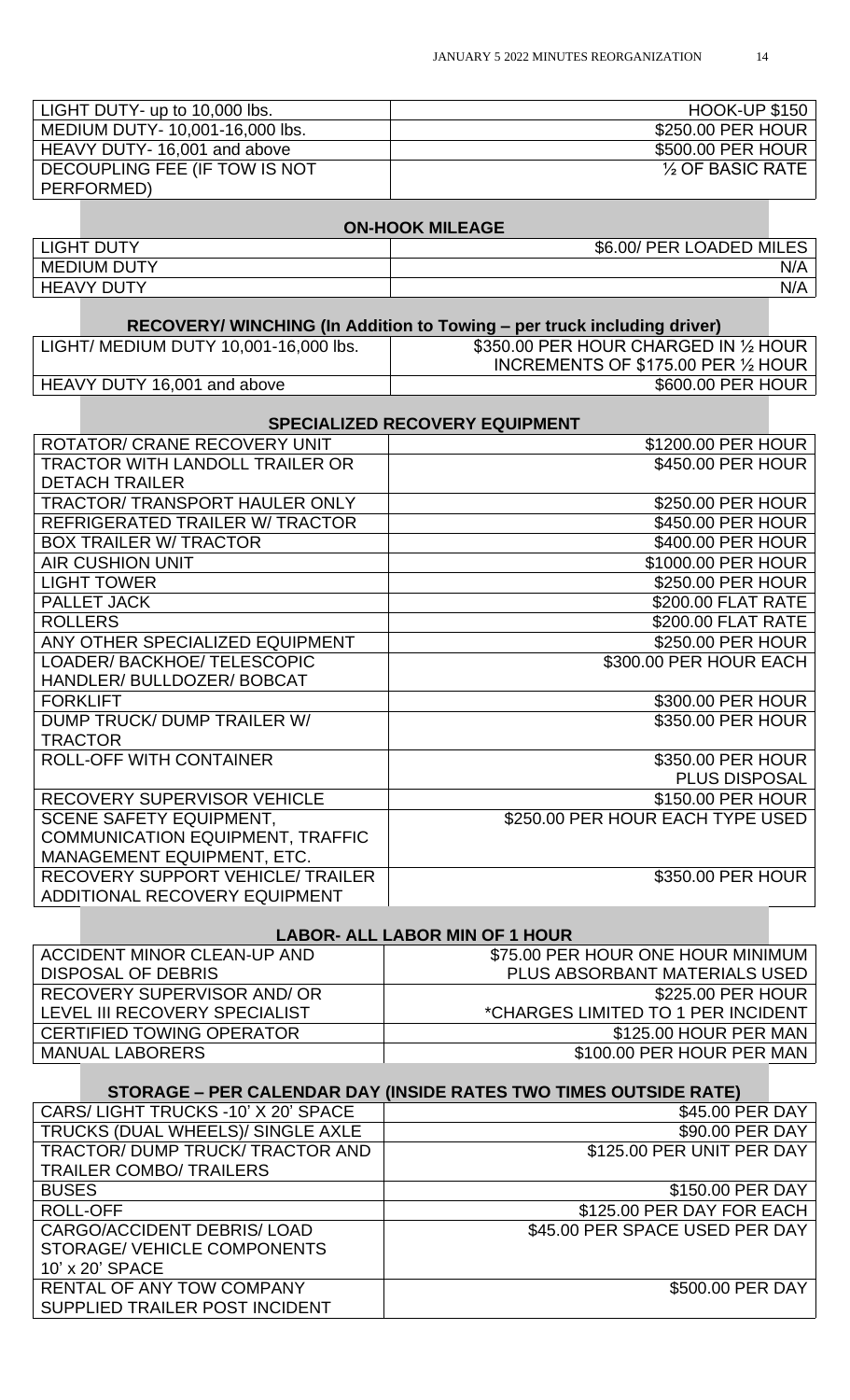### **\*\* STORAGE BILLED PER CALENDAR DAY\*\***

#### **ADDITIONAL SERVICES/ NOTES**

| FUEL/HAZ-MAT/CARGO SPILLS        | <b>TIME AND MATERIAL</b>              |
|----------------------------------|---------------------------------------|
| <b>CLEAN-UP AND DISPOSAL</b>     |                                       |
| <b>HAZMAT AND TRASH RECOVERY</b> | <b>SURCHARGED 10%</b>                 |
| SUBCONTRACTOR MARK-UP            | 10%                                   |
| <b>ADMINISTRATIVE CHARGE</b>     | <b>CARS ONLY - \$50.00</b>            |
| ONLY AFTER 3RD VISIT TO VEHICLE  |                                       |
| <b>ADMINISTRATION CHARGE</b>     | MEDIUM/HEAVY TRUCK - \$200.00         |
| AFTER HOURS RELEASE              | \$75.00                               |
| NOTIFICATION DOCUMENTATION FEE   | \$50.00                               |
| <b>TARPING/ WRAPPING VEHICLE</b> | \$90.00 PER CAR<br>\$250.00 PER TRUCK |
| <b>FUEL SURCHARGE</b>            | RESERVED FOR FUTURE NEED              |

# **NOTE: AFTER THE FIRST HOUR, ALL HOURLY BILLABLE RATES WILL BE CHARGED IN HALF HOUR INCREMENTS.**

**\*\*CHARGES FOR ALL TRUCKS/RECOVERY EQUIPMENT ARE INCLUSIVE OF THE OPERATOR. YOU MAY NOT SEPARATELY CHARGE FOR AN OPERATOR THAT DRIVES/OPERATES THE TRUCK/RECOVERY EQUIPMENT.** 

#### **RESOLUTION 21-18**

**WHEREAS**, N.J.S.A. 40:48-2.49 authorizes municipalities to establish by ordinance reasonable, non-exclusionary and non-discriminatory regulations for the towing and storage of vehicles;

**WHEREAS**, the Mayor and Council has established criteria and procedures for the selection of towing contractors for the Borough of Pompton Lakes and shall at a public meeting, consider the issuance of a license; and

**WHEREAS**, Malanga's Automotive, 39 Hamburg Turnpike, Riverdale has made proper application and documentation for licensing towing operators; and

**WHEREAS**, an investigation and inspection has been completed by the Police Department and that nothing of a prohibitive nature was revealed and have recommended to proceed in this matter in regards to the applicant; and

**NOW THEREFORE BE IT RESOLVED,** by the Mayor and Council of the Borough of Pompton Lakes, County of Passaic and State of New Jersey as follows:

- 1. Authorizes the issuance of a license to Malanga's Automotive and the Borough Clerk shall issue the license.
- 2. That the above named party adhere to all rules and regulations for enforcing towing road services and storage of vehicles or be subject to sanction and/or termination.
- 3. Annual license fee \$100.00 and term of the license to expire December 31, 2022
- 4. This resolution shall take effect immediately upon adoption according to law.

#### **RESOLUTION 22-19**

WHEREAS, the purpose of N.J.A.C. 5:39-1 et seq, **Emergency Remote Meeting Protocol for** Local Public Bodies, is to ensure that local public bodies can continue to conduct official business in an open and transparent manner whenever a declared emergency exists that prohibits physical attendance by members of the public; and

**WHEREAS,** a "Declared Emergency" means a public health emergency pursuant to the Health Powers Act (N.J.S.A. 26:13-1 et seq.), or a state of emergency, pursuant to P.L. 1942, c. 251 or both, or a state of local disaster emergency which has been declared by the Governor and is in effect; and

**WHEREAS, N.J.A.C.** 5:39-1.3 permits a local public body to hold a remote public meeting to conduct public business during a declared emergency if the emergency reasonably prevents a local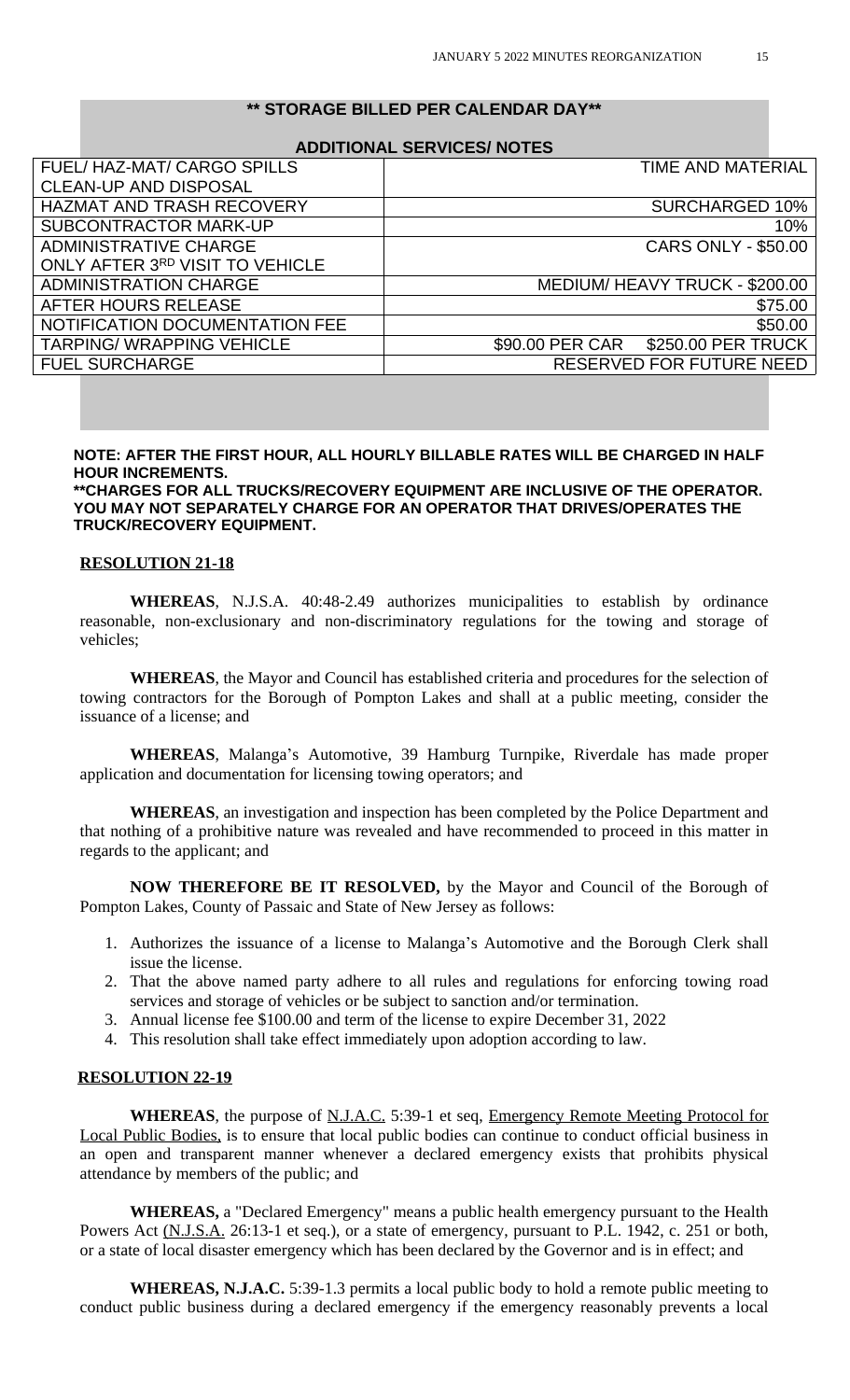public body from safely conducting public business at a physical location with members of the public present; and

**WHEREAS,** if during a declared emergency the Borough of Pompton Lakes (the "Borough") holds a physical meeting in a location where, pursuant to State/Federal guidelines meant to mitigate risk, capacity restrictions are required to reduce the number of individuals that can be present in a meeting, the Borough Council shall either:

- 1.) Hold the public meeting at another location with adequate capacity for the reasonable expected attendance by the public; or
- 2.) Hold the public meeting as both an in-person and a remote public meeting; and

**WHEREAS,** no in person meeting shall proceed if the room capacity does not permit any member of the public to attend; and

**WHEREAS,** a public meeting held in person shall not prohibit members of the public from attending in person; and

WHEREAS, pursuant to N.J.A.C. 5:39-1, if the Borough holds a remote meeting to conduct public business they shall use electronic communication technology routinely used in business settings that can be accessed by the **public** at no cost **and** with participant capacity consistent with the reasonable expectations of the public body for the type of public meeting being held and shall, at minimum, not be limited to fewer than 50 public participants (beyond those persons required to conduct business at the meeting); and

**WHEREAS,** remote public meetings may be held by the Borough in a format as selected by the governing body, by means including but not limited to, audio-only teleconferencing, electronic communications platforms with video and audio or live streaming via the internet and shall, additionally, provide a telephonic conference line to allow members of the public to dial in by telephone to listen and to provide public comment; and

**WHEREAS,** when the Borough holds a remote public meeting they shall allow members of the public to make public comment by audio or by audio and video if the meeting is being held over both; and

**WHEREAS,** any remote public meeting where sworn testimony is being taken shall be broadcast by video as well as audio and all individuals giving sworn testimony shall appear by video in addition to audio; and

**WHEREAS,** any presentation or documents that would otherwise be viewed or made available to members of the public physically attending a local public meeting shall be made visible on a video broadcast of the remote public meeting or made available on the internet website of the Borough; and

**WHEREAS,** in addition to making public comments at any remote public meeting, the Borough Council, in advance of the remote meeting shall allow public comments to be submitted to the Clerk by electronic mail and in written letter form by a reasonable deadline as shall be established and posted on the website in advance of the remote public meeting; and

**WHEREAS,** public comments submitted prior to the remote public meeting through electronic or regular mail shall be read aloud and addressed during the remote public meeting in a manner audible to all meeting participants and the public; and

**WHEREAS,** a reasonable time limit shall be placed on the reading of written comments, which shall be read from their beginning until the time limit is reached; and

**WHEREAS,** the electronic communications used for a remote public meeting shall have a function that allows the Borough to mute the audio of all members of the public as well as allow members of the public to mute themselves and same shall be announced at the beginning of every remote public session; and

**WHEREAS,** adequate notice of the remote public meeting shall also include, in addition to the OPMA requirements of N.J.S.A. 10: 4-8, clear and concise instructions for accessing the remote public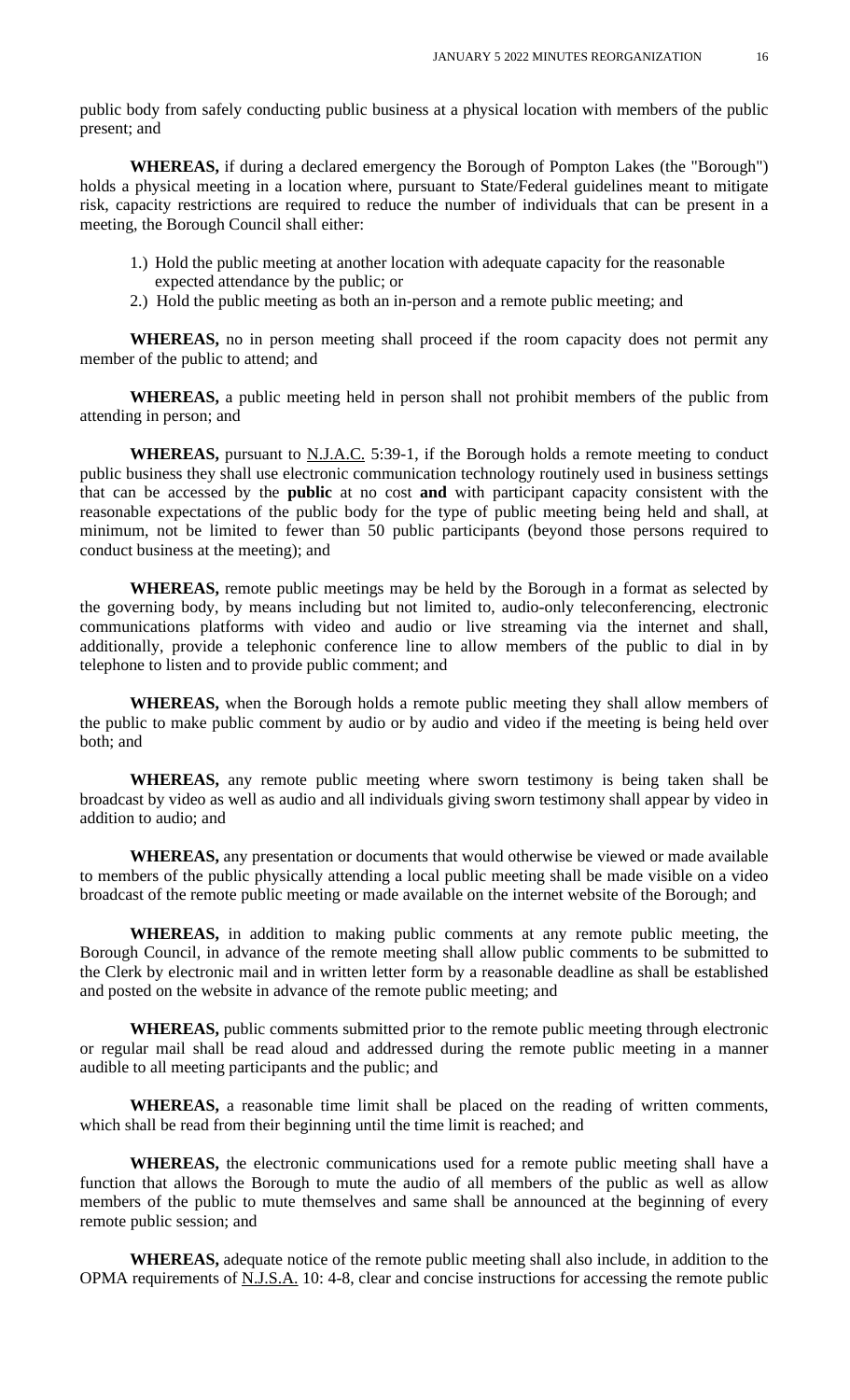meeting, the means for making public comment and how to access any public documents on their internet website in the manner as set forth at  $N.I.A.C.$  5:39-1.5; and

**WHEREAS,** at the commencement of a remote public meeting the Borough Clerk shall announce publicly and shall cause to be entered into the minutes an accurate statement regarding adequate and electronic notice or an explanation of the reason or reasons it was not adequately provided as set forth in  $N.L.A.C.$  5:39-1.5(g); and

**WHEREAS,** prior to the commencement of a remote public meeting the Borough Council shall make a copy of the agenda available to the public for download on the website and shall post same at the building where the meeting would otherwise be held, including posting of same at any designated and clearly delineated handicap access entrance to the building; and

**WHEREAS,** in support of and respect for an open, fair and informed decision-making process, the Borough Council recognizes that civil, respectful and courteous discourse and behavior are conducive to the democratic and harmonious airing of concerns and decision making; and

**WHEREAS,** in an effort to preserve the intent of open government and maintain a positive environment for citizen input and Borough Council decision making, it has been decided that policies and rules should be established to promote civility and maintain decorum at local public meetings and remote public meetings in accordance with N.J.A.C. 5:39-1.4 (f)-(h); and

**WHEREAS,** if a member of the public becomes disruptive during a remote public meeting, including during any period for public comment, the Mayor or his designee or the Borough Manager shall mute or continue muting the disruptive member of the public and warn that continued disruption may result in their being prevented from speaking during the remote public meeting or removed from the remote public meeting; and

**WHEREAS,** disruptive conduct at a public or remote public meeting includes sustained inappropriate behaviors such as, but not necessarily limited to, shouting, interruption, and use of profanity; and

**WHEREAS,** any member of the public who continues to act in a disruptive manner at a remote public meeting after receiving an initial warning, may be muted while other members of the public are allowed to proceed with their questions or comments; and

**WHEREAS,** if time permits, the disruptive individual shall be allowed to speak after all other members of the public have been given the opportunity to make comment and, if the person still remains disruptive, the individual may be muted or kept on mute for the remainder of the remote public meeting, or removed from the remote public meeting; and

**WHEREAS,** the content of the electronic notice shall be posted on the main access door of the building where the public would routinely attend public meetings of the local public body in person and the notice must be viewable from the outside; and

**NOW THEREFORE BE IT RESOLVED**, by the Borough Council of the Borough of Pompton Lakes that the standards and procedures for emergency remote meeting protocol as set forth in this resolution and as codified in N.J.A.C. 5:39-1 et seq. are hereby established and adopted; and

**BE IT FURTHER RESOLVED** that procedures and requirements for public participation are hereby established and adopted in order to safeguard public participation in any public or remote public meetings in the Borough of Pompton Lakes and shall apply to all members of the public in attendance at any public or remote public meeting in the Borough of Pompton Lakes

# **RESOLUTIONS FOR SEPARATE ACTION:**

- 1. **Resolution 22-20** Confirming Appointment Of Mark J. Semeraro, Esq. of Decotiis, Fitzpatrick, Cole and Giblin, LLP As The Municipal Attorney Subject To The Execution Of A Contract  **Motion to Approve Resolution 22-20** *Councilwoman Kent*, Second *Councilman Venin*. Roll Call: Baig Yes, Cruz Yes, DeLine Yes, Kent Yes, Polidori Yes, Venin Yes.
- 2. **Resolution 22-21** Confirming Appointment Of James Cerullo, Wielkotz and Company, LLC As The Municipal Auditor Subject To The Execution Of A Contract  **Motion to Approve Resolution 22-21** *Councilman Baig*, Second *Councilwoman Kent*.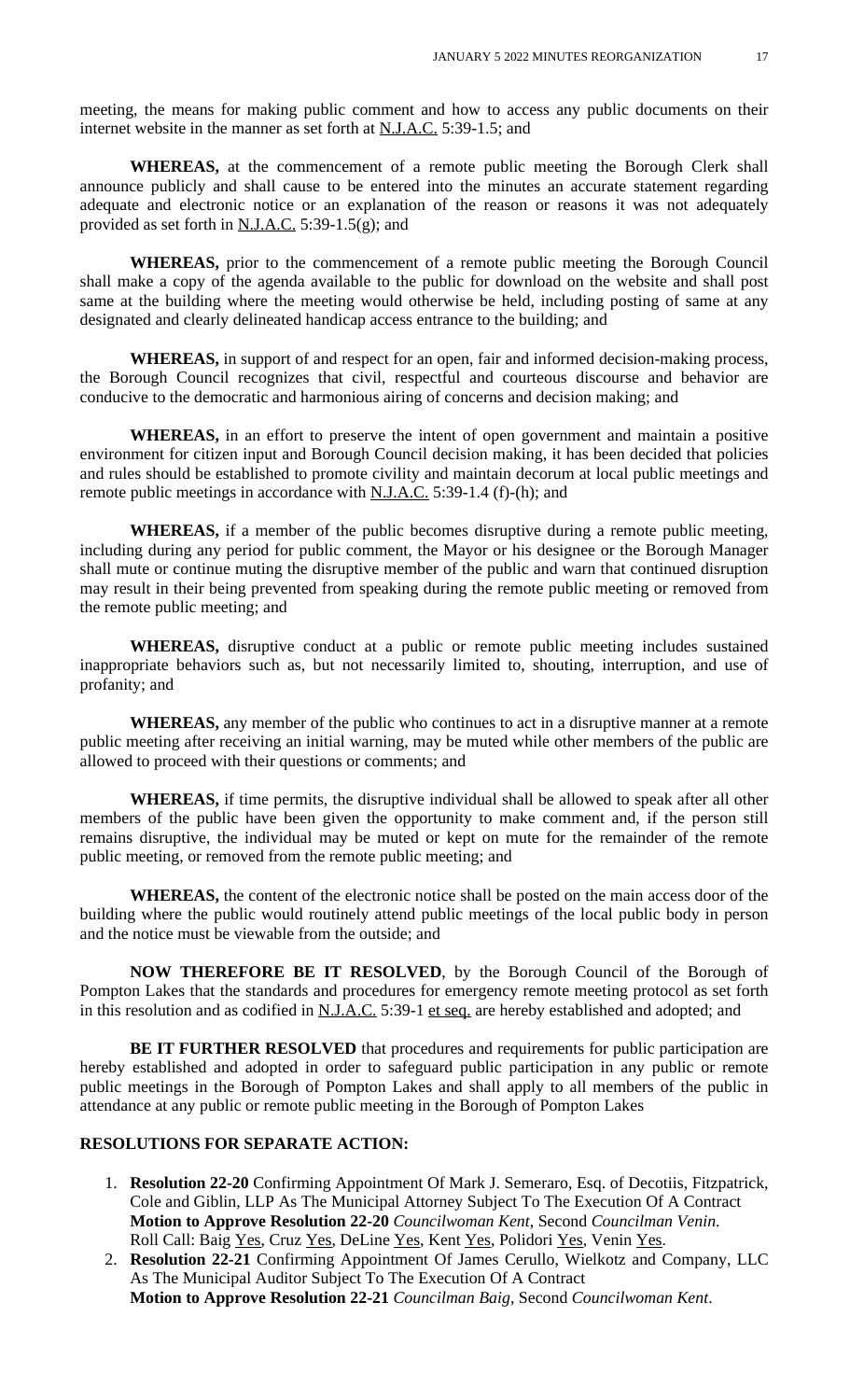Roll Call: Baig Yes, Cruz Yes, DeLine Yes, Kent Yes, Polidori Yes, Venin Yes.

- 3. **Resolution 22-22** Confirming Appointment Of Robert Beinfield of Hawkins, Delafield and Wood, LLP As The Municipal Bond Counsel Subject To The Execution Of A Contract **Motion to Approve Resolution 22-22** *Councilman DeLine*, Second *Councilman Venin*. Roll Call: Baig Yes, Cruz Yes, DeLine Yes, Kent Yes, Polidori Yes, Venin Yes.
- 4. **Resolution 22-23** Confirming Appointment Of David M. Hundertmark Agency, Inc., As The Official Municipal Insurance Risk Management Company Subject To The Execution Of A **Contract**

 **Motion to Approve Resolution 22-23** *Councilwoman Polidori*, Second *Councilman Baig*. Roll Call: Baig Yes, Cruz Yes, DeLine Yes, Kent Yes, Polidori Yes, Venin Yes.

5. **Resolution 22-24** Confirming Appointment Of Atlantic Corporate Health/Chilton Medical Center As The Official Facility For Occupational Health Services Subject To The Execution Of **Contract** 

**Motion To Approve Resolution 22-24** *Councilman Venin*, Second *Councilwoman Kent***.** Roll Call: Baig Yes, Cruz Yes, DeLine Yes, Kent Yes, Polidori Yes, Venin Yes.

- 6. **Resolution 22-25** Confirming Appointment of AHS Hospital Corp./Chilton Medical Center For Public Health Nursing Services Pusuant To Contract  **Motion to Approve Resolution 22-25** *Councilwoman Polidori*, Second *Councilman Baig*. Roll Call: Baig Yes, Cruz Yes, DeLine Yes, Kent Yes, Polidori Yes, Venin Yes.
- 7. **Resolution 22-26** Confirming Appointment Of AHS Hospital Corp./Chilton Medical Center As The Official Facility For Community Health Education Pursuant to Existing Contract  **Motion To Approve Resolution 22-26** *Councilwoman Polidori***,** Second *Councilwoman Kent***.** Roll Call: Baig Yes, Cruz Yes, DeLine Yes, Kent Yes, Polidori Yes, Venin Yes.

### **RESOLUTION 22-20**

**BE IT RESOLVED** by the Municipal Council of the Borough of Pompton Lakes, County of Passaic, State of New Jersey, that the appointment by Mayor Michael Serra of Mark J. Semeraro, Esq. of Decotiis, Fitzpatrick, Cole, and Giblin, LLP., 61 South Paramus Road, Suite 250, Paramus, New Jersey 07652, as the Municipal Attorney for the Year 2022, is hereby confirmed, subject to the execution of a contract by and between the parties and the provision of such documents as required by State statute for contracts to be awarded for non-fair and open appointments.

#### **RESOLUTION 22-21**

**BE IT RESOLVED** by the Municipal Council of the Borough of Pompton Lakes, County of Passaic, State of New Jersey, the appointment by Mayor Michael Serra of James Cerullo., Wielkotz and Company, LLC, 401 Wanaque Avenue, Pompton Lakes, New Jersey, 07442, as the Municipal Auditor for the Year 2022, is hereby confirmed, subject to the execution of a contract by and between the parties and the provision of such documents as required by State statute for contracts to be awarded for non-fair and open appointments.

#### **RESOLUTION 22-22**

**BE IT RESOLVED** by the Municipal Council of the Borough of Pompton Lakes, County of Passaic, State of New Jersey, the appointment by Mayor Michael Serra of Robert Beinfield of Hawkins, Delafield and Wood, LLP, One Gateway Center, Newark, New Jersey, 07102 as Bond Counsel for the Year 2022, is hereby confirmed, subject to the execution of a contract by and between the parties and the provision of such documents as required by State statute for contracts to be awarded for non-fair and open appointments.

#### **RESOLUTION 22-23**

**BE IT RESOLVED** by the Municipal Council of the Borough of Pompton Lakes, County of Passaic, State of New Jersey, the appointment by Mayor Michael Serra of David M. Hundertmark Agency, Inc., 312 Wanaque Avenue, Pompton Lakes, New Jersey as the Official Agency for Insurance Risk Management Services for the Year 2022, is hereby confirmed, subject to the execution of a contract by and between the parties

#### **RESOLUTION 22-24**

 **BE IT RESOLVED** by the Municipal Council of the Borough of Pompton Lakes, County of Passaic, State of New Jersey, that the appointment of Atlantic Corporate Health/Chilton Medical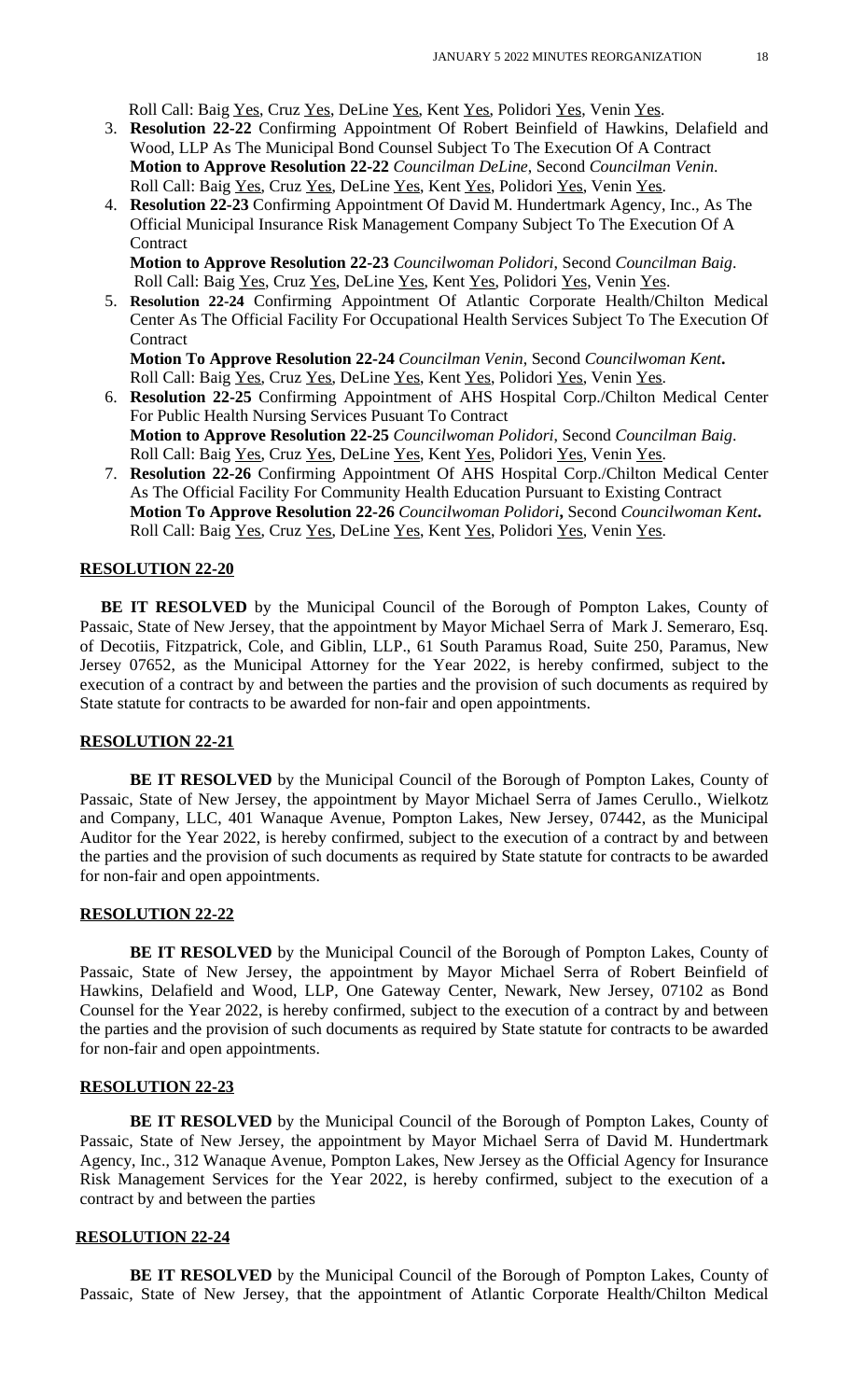Center, 97 West Parkway, Pompton Plains, New Jersey as the Official Facility for Occupational Health located at 242 West Parkway, Pompton Plains, New Jersey is hereby confirmed, subject to the execution of a contract by and between the parties and the provision of such documents as required by State statute for contracts to be awarded for non-fair and open appointments..

#### **RESOLUTION 22-25**

**BE IT RESOLVED** by the Municipal Council of the Borough of Pompton Lakes, County of Passaic, State of New Jersey, that the appointment of AHS Hospital Corp/Chilton Medical Center, 97 West Parkway, Pompton Plains, New Jersey for Public Health Services located at 242 West Parkway, Pompton Plains, New Jersey is hereby confirmed, subject to the execution of contract by and between the parties and the provision of such documents as required by State statute for contracts to be awarded for non-fair and open appointments..

#### **RESOLUTION 22-26**

**BE IT RESOLVED** by the Municipal Council of the Borough of Pompton Lakes, County of Passaic, State of New Jersey, that the appointment of AHS Hospital Corp/Chilton Medical Center, 97 West Parkway, Pompton Plains, New Jersey as the Official Facility for Community Health Education located at 242 West Parkway, Pompton Plains, New Jersey is hereby confirmed, subject to the execution of a contract by and between the parties and the provision of such documents as required by State statute for contracts to be awarded for non-fair and open appointments..

 **INTRODUCTION OF ORDINANCES – FIRST READING AND INTRODUCTION** *(These Ordinances will be presented for Second Reading and Final Adoption on January 26, 2022)*

### **ORDINANCE 22-01 ---** *PULLED – No Action*

**APPOINTING MARK J. SEMERARO ESQ., DECOTIIS, FITZPATRICK, COLE, AND GIBLIN, LLP AS BOROUGH ATTORNEY FOR THE PERIOD JANUARY 1, 2022 THROUGH DECEMBER 31, 2022**

#### **ORDINANCE 22-02**

**AN ORDINANCE AUTHORIZING THE MAYOR AND BOROUGH CLERK TO EXECUTE A LEASE AMENDMENT WITH THE POMPTON LAKES RIVERDALE LITTLE LEAGUE, INC.**

### **ORDINANCE 22-03**

**AN ORDINANCE AUTHORIZING THE MAYOR AND BOROUGH CLERK TO EXECUTE A LEASE AMENDMENT WITH THE POMPTON LAKES RIVERDALE SOCCER ASSOCIATION, INC.**

### **ORDINANCE 22-04**

### **AN ORDINANCE AUTHORIZING THE MAYOR AND BOROUGH CLERK TO EXECUTE A LEASE AMENDMENT WITH THE POMPTON LAKES YOUTH ORGANIZATION, INC.**

Motion moved by *Councilman DeLine*, second by *Councilwoman Polidori* to approve *Ordinances 22- 02, 22-03, 22-04* for Introduction. All voted in favor of the motion.

Roll Call: Baig Yes, Cruz Yes, DeLine Yes, Kent Yes, Polidori Yes, Venin Yes.

### **ORDINANCES FOR SECOND READING AND FINAL ADOPTION: None.**

#### **PROFESSIONAL REPORTS:**

Borough Attorney, Mark Semeraro stated he had no report at this time and thanked the Mayor and Council for the appointment and the opportunity to provide legal services for the Borough.

### **ADMINISTRATOR'S REPORT:**

No Report